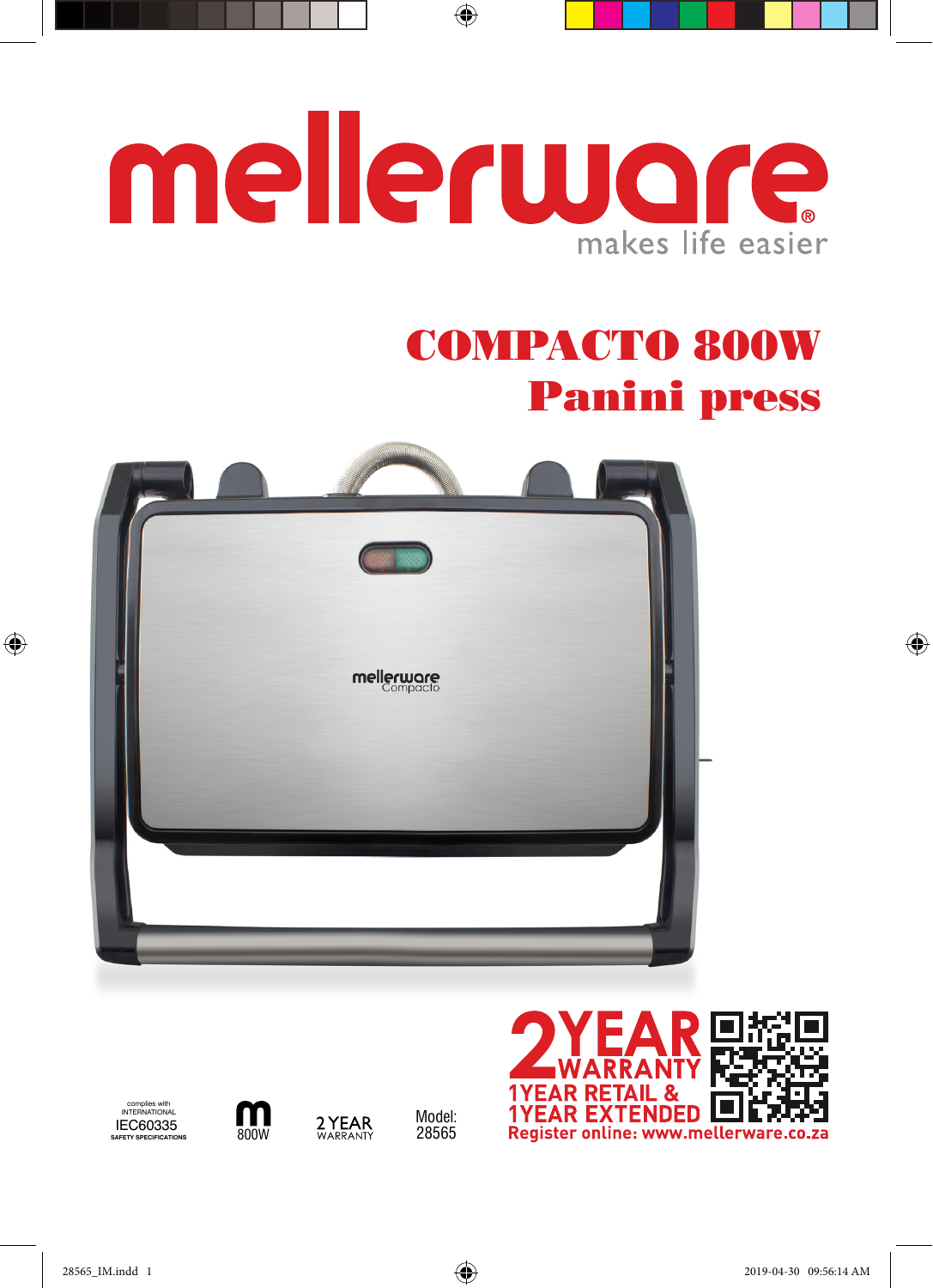#### **Dear customer,**

Thank you for choosing to purchase a Mellerware brand product. Thanks to its technology, design and operation and the fact that it exceeds the strictest quality standards, a fully satisfactory use and long product life can be assured.



#### **1. Parts description:**

1. Handle

⊕

- 2. Decorative plate
- 3. Power light (Red)
- 4. Ready light (Green)
- 5. Upper housing
- 6. Safty lock
- 7. Grill Non-stick Plate
- 8. Drip tray
- 9. Bottom Housing

#### **2. Safety advice and warnings!**

Read these instructions carefully before switching on the appliance and keep them for future reference. Failure to follow and observe these instructions could lead to an accident. Clean all the parts of the product that will be in contact with food, as indicated in the cleaning section, before use.

#### **2.1. Use or working environment:**

2.1.1. Keep the working area clean and well lit. Cluttered and dark areas invite accidents.

2.1.2. Use the appliance in a well

ventilated area.

 $\bigoplus$ 

2.1.3. Do not place the appliance on hot surfaces, such as cooking plates, gas burners, ovens or similar items. 2.1.4. Keep children and bystanders away when using this appliance.

2.1.5. Place the appliance on a horizontal, flat, stable surface suitable for withstanding high temperatures and away from other heat sources and contact with water.

2.1.6. Keep the appliance away from flammable material such as textiles. curtains, cardboard or paper, etc.

2.1.7. Do not place flammable material near the appliance.

2.1.8. Do not use the appliance in association with a programmer, timer or other device that automatically switches it on.

2.1.9. Do not use the appliance if the cable or plug is damaged.

2.1.10. Ensure that the voltage indicated on the rating label matches the mains power supply voltage before plugging in the appliance.

2.1.11. Connect the appliance to the mains power sup-ply with an earth socket withstanding a minimum of 10amperes.

2.1.12. The appliance's plug must fit into the mains power supply socket properly. Do not alter the plug.

2.1.13. If using a multi plug check ratings carefully as the current used by several appliances could easily exceed the rating of the multi plug.

2.1.14. If any of the appliance casings breaks, immediately disconnect the appliance from the mains power supply to prevent the possibility of an electric shock.

2.1.15. Do not use the appliance if it has fallen on the floor or if there are visible signs of damage.

2.1.16. Do not force the power cord.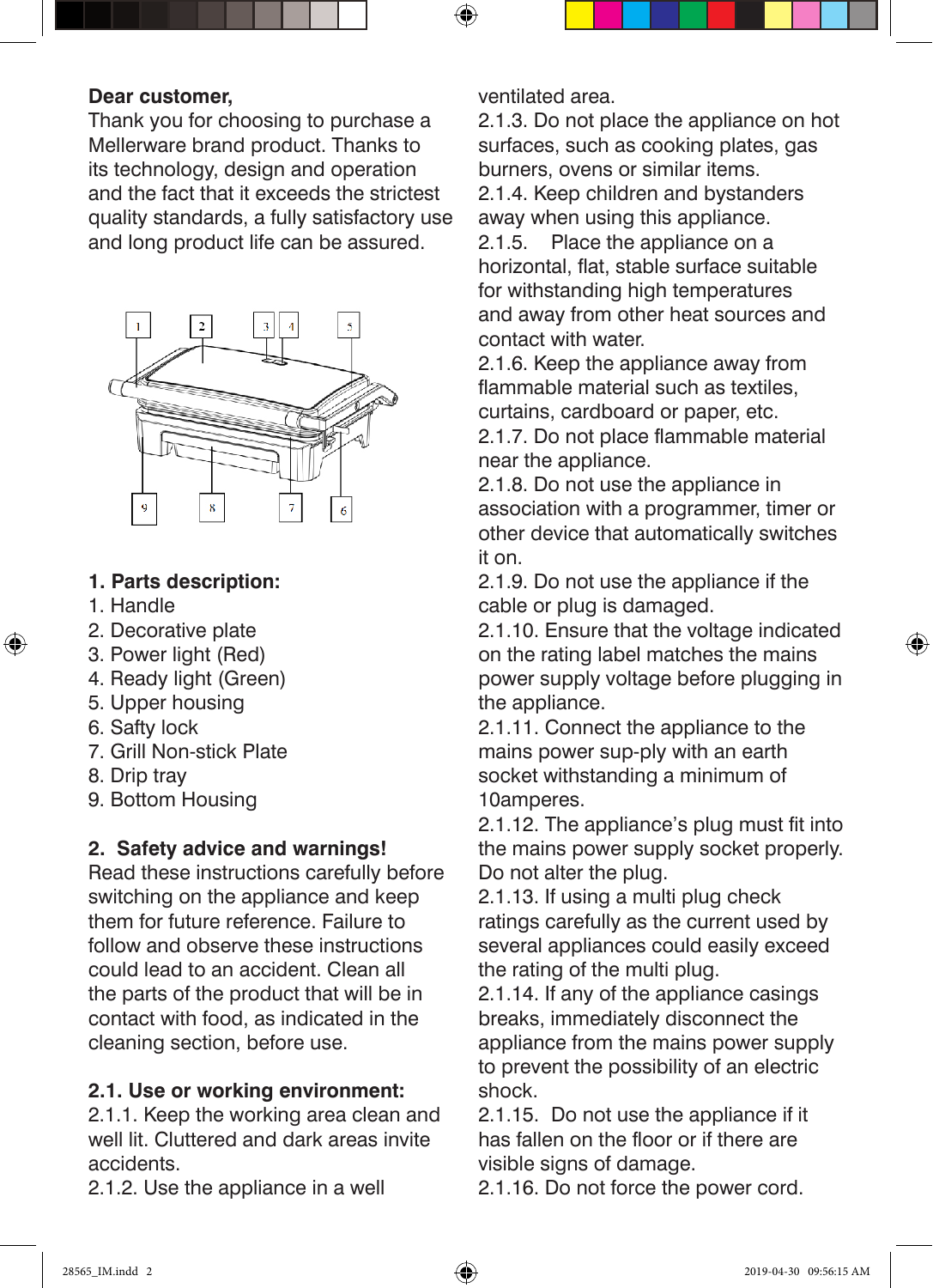Never use the power cord to lift up, carry or unplug the appliance.

2.1.17. Do not wrap the power cord around the appliance.

2.1.18. Do not clip or crease the power cord.

2.1.19. Do not allow the power cord to hang or to come into contact with the hot surfaces of the appliance.

2.1.20. Check the state of the power cord. Damaged or tangled cables increase the risk of electric shock.

2.1.21. The appliance is not suitable for outdoor use.

2.1.22. Power cord should be regularly examined for signs of damage, and if the cord is damaged, the appliance must not be used.

2.1.23. Do not touch the plug with wet hands.

#### **2.2. Personal safety**

⊕

2.2.1. CAUTION: Do not leave the appliance unattended during use as there is a risk of an accident.

2.2.2. Do not touch the heated parts of the appliance, as it may cause serious burns.

2.2.3. This appliance is only for domestic use, not for industrial or professional use. It is not intended to be used by guests in hospitality environments such as bed and breakfast, hotels, motels, and other types of residential environments, even in farm houses, areas of the kitchen staff in shops, offices and other work environments.

2.2.4. This appliance is not intended for use by persons (including children) with reduced physical, sensory or mental capabilities, or lack of experience and knowledge, unless they have been given supervision or instruction concerning use of the appliance by a person responsible for their safety.

2.2.5. This appliance is not a toy. Children should be supervised to ensure that they do not play with the appliance.

#### **2.3. Use and care:**

 $\bigoplus$ 

2.3.1. Fully unroll the appliance's power cable before each use.

2.3.2. Do not use the appliance if the parts or accessories are not properly fitted.

2.3.3. Do not use the appliance when empty.

2.3.4. Do not turn the appliance over while it is in use or connected to the mains power supply.

2.3.5. Do not cover the cooking surface or food with aluminium foil and other similar materials.

2.3.6. Unplug the appliance from the mains power supply when not in use and before undertaking any cleaning task.

2.3.7. This appliance should be stored out of reach of children.

2.3.8. Do not store the appliance if it is still hot.

2.3.9. Never leave the appliance unattended when in use and keep out of the reach of children.

2.3.10. If, for some reason, the appliance were to catch fire, disconnect the appliance from the mains power supply

and DO NOT USE WATER TO PUT THE FIRE OUT.

#### **2.4. Service:**

2.4.1. Make sure that the appliance is serviced only by suitably qualified technician, and that only original spare parts or accessories are used to replace existing parts/accessories.

2.4.2. If the power cord is damaged, the manufacturer or its service agent or a similarly qualified person must replace it in order to avoid a hazard.

2.4.3. Any misuse or failure to follow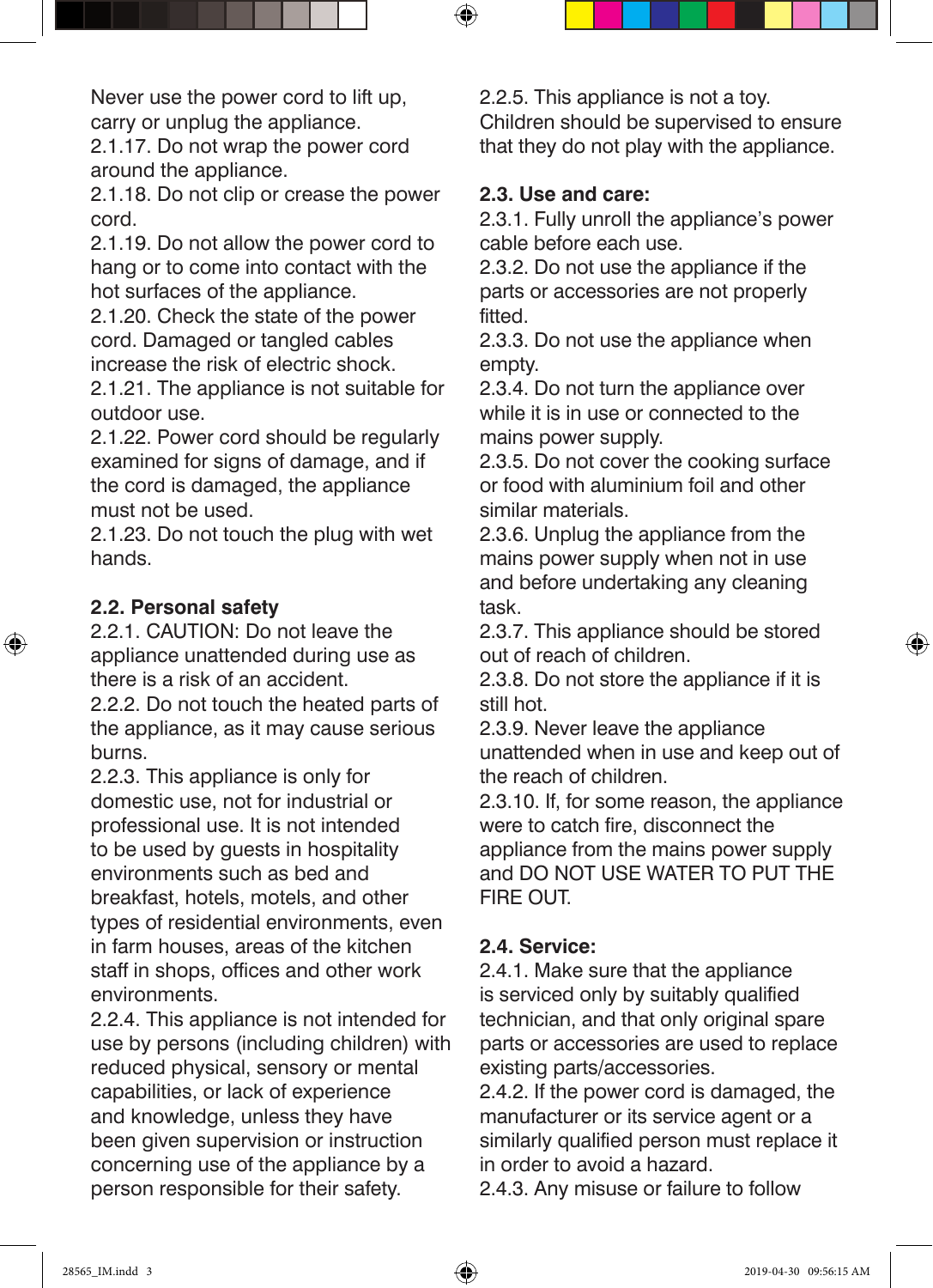the instructions for use renders the guarantee and the manufacturer's liability null and void.

#### **3. Instructions for use**

#### **3.1. Before use:**

3.1.1. Remove the appliance's protective film (if applicable).

3.1.2. Before using the product for the first time, clean the parts that will come into contact with food in the manner described in the cleaning section.

3.1.3. For best results, lightly coat the cooking plates with a little cooking oil or cooking spray.

#### **3.2. Use and care**

3.2.1. Connect the appliance to the wall socket.

3.2.2. The power indicator comes on. to your desired setting.

3.2.3. Close the grill

↔

3.2.4. As the thermostat cycles during using the ready light will go on and off. 3.2.5. Open the grill place the sandwich, meat or other food on the bottom cooking plate.

3.2.6. When the food is cooked to your liking, remove it from the appliance with the help of a wooden spatula or similar heat resistant implement. Never use metal tongs or a knife as these can cause damage to the non-stick coating of the cooking plates.

3.2.7. Once you are finished cooking, disconnect the plug from the wall outlet and leave unit open to cool.

#### **3.5. Once you have finished using the appliance:**

3.3.1. Allow appliance to cool down.

3.3.2. Unplug the appliance from the mains power supply.

3.3.3. Clean the appliance as described in the cleaning section.

#### **4. Cleaning**

↔

4.1. Disconnect the appliance from the mains power supply and allow it to cool completely before undertaking any cleaning task.

4.2. Clean the drip tray with a damp cloth and dry.

4.3. Clean the outer parts of the appliance with a damp cloth with a few drops of washing-up liquid and then dry. CAUTION! Do not immerse electrical parts of the appliance in any liquid. 4.4. Do not use solvents, or products with an acid or base pH such as bleach, or abrasive products, for cleaning the appliance.

4.5. Never submerge the appliance in water or any other liquid or place it under running water.

#### **5. Anomalies and repair**

5.1. Take the appliance to an authorised support centre if product is damaged or other problems arise.

5.2. If the connection to the mains has been damaged, it must be replaced and you should proceed as you would in the case of damage.

#### **CORRECT DISPOSAL OF THIS PRODUCT**



This marking indicates that this product should not be disposed with other household wastes throughout the EU. To prevent possible harm to the environment or human health from uncontrolled waste disposal, recycle it responsibly to promote the sustainable reuse of material resources. To return your used device, please use the return and collection systems or contact the retailer where the product was purchased. They can take this product for environmental safe recycling.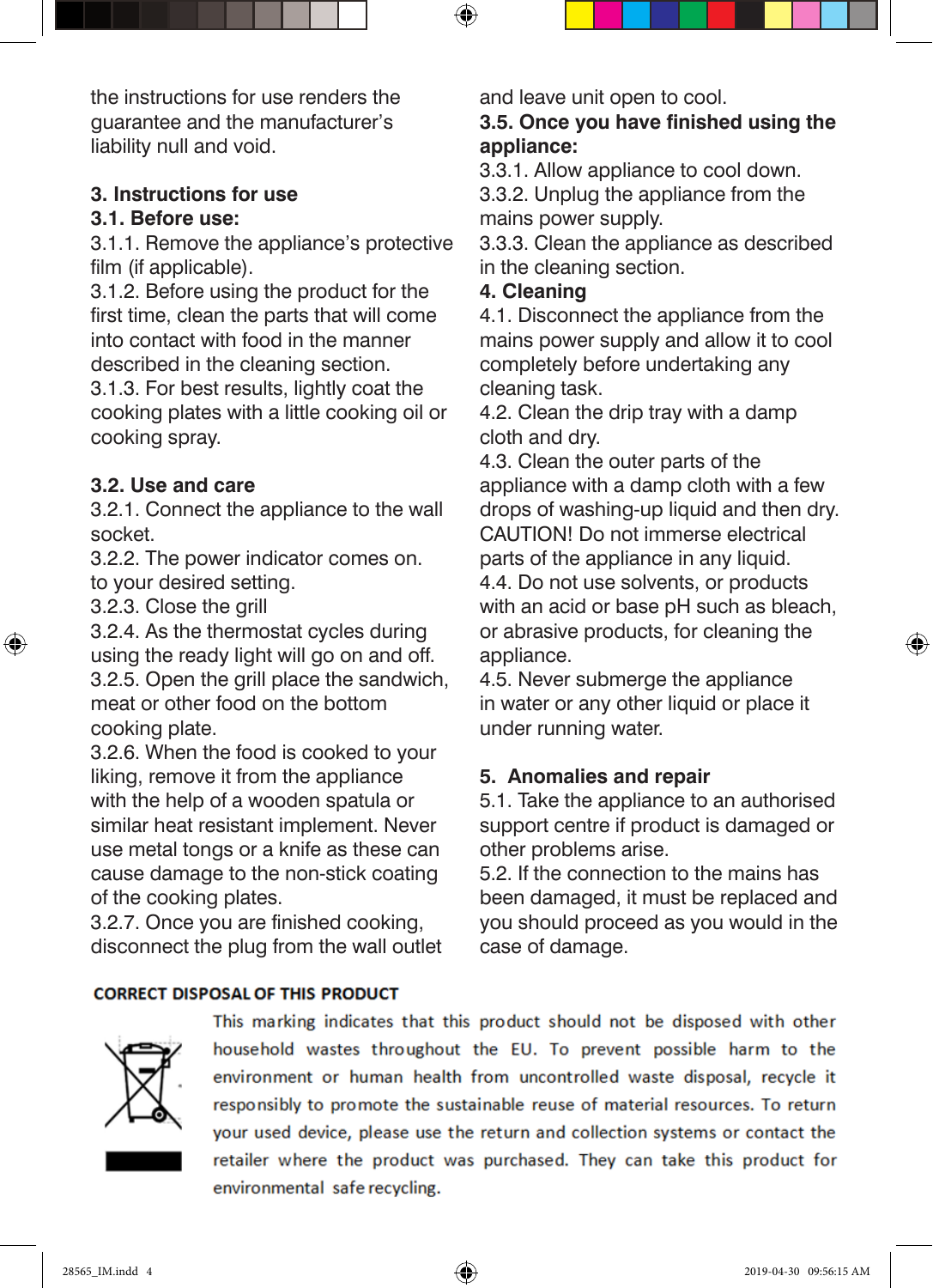#### **Geagte kliënt,**

Dankie dat u gekies het om 'n Mellerware-handelsmerk te koop. Danksy sy tegnologie, ontwerp en werking en die feit dat dit die strengste kwaliteitsstandaarde oorskry, kan 'n ten volle bevredigende gebruik en lang produklewe verseker word.



#### **1. Onderdele beskrywing:**

1. Hanteer

⊕

- 2. Dekoratiewe plate
- 3. Kraglig (Rooi)
- 4. Klaarlig (Groen)
- 5. Boonste behuising
- 6. Dard haak
- 7. Grill Non-stick Plate
- 8. Drupbak
- 9. Onderkant Behuising

#### **2. Veiligheidsadvies en waarskuwings!**

Lees hierdie instruksies sorgvuldig deur voordat u die toestel aanskakel en hou dit vir toekomstige verwysing. Versuim om hierdie instruksies te volg en op te let kan lei tot 'n ongeluk. Maak al die dele van die produk wat met voedsel in aanraking kom, soos aangedui in die skoonmaakafdeling, voor gebruik.

#### **2.1. Gebruik of werksomgewing:**

2.1.1. Hou die werkarea skoon en goed belig. Roerige en donker gebiede nooi ongelukke uit.

2.1.2. Gebruik die apparaat in 'n goed geventileerde area.

2.1.3. Plaas die apparaat nie op warm oppervlaktes soos kookplate, gasbrander, oonde of soortgelyke items nie.

⊕

2.1.4. Hou kinders en omstanders weg wanneer u hierdie toestel gebruik. 2.1.5. Plaas die apparaat op 'n horisontale, plat, stabiele oppervlak wat geskik is vir die weerstaan van hoë temperature en weg van ander hittebronne en kontak met water. 2.1.6. Hou die apparaat weg van vlambare materiaal soos tekstiele, aordyne, karton of papier, ens.

2.1.7. Moenie vlambare materiaal naby die toestel plaas nie.

2.1.8. Moenie die toestel in kombinasie met 'n programmeerder, timer of ander toestel gebruik wat dit outomaties aanskakel nie.

2.1.9. Moenie die toestel gebruik as die kabel of stekker beskadig is nie.

2.1.10. Maak seker dat die spanning wat op die graderingsetiket aangedui word, ooreenstem met die spanning van die spanning voordat u die toestel aansluit. 2.1.11. Sluit die toestel aan op die stroomtoevoer met 'n aardkrag wat 'n minimum van 10amperes behels. 2.1.12. Die stekker van die apparaat moet in die netspanning van die stekker gepas wees. Moenie die prop verander nie.

2.1.13. As 'n multiplug gebruik word, moet die graderings noukeurig nagegaan word, aangesien die stroom wat deur verskeie toestelle gebruik word, maklik oorskry kan word.

2.1.14. As enige van die toebehore breek, skakel die toestel onmiddellik uit die stroomtoevoer om die moontlikheid van 'n elektriese skok te voorkom.

2.1.15. Moenie die toestel gebruik as dit op die vloer geval het of as daar sigbare tekens van skade is nie.

2.1.16. Moenie die netsnoer dwing nie.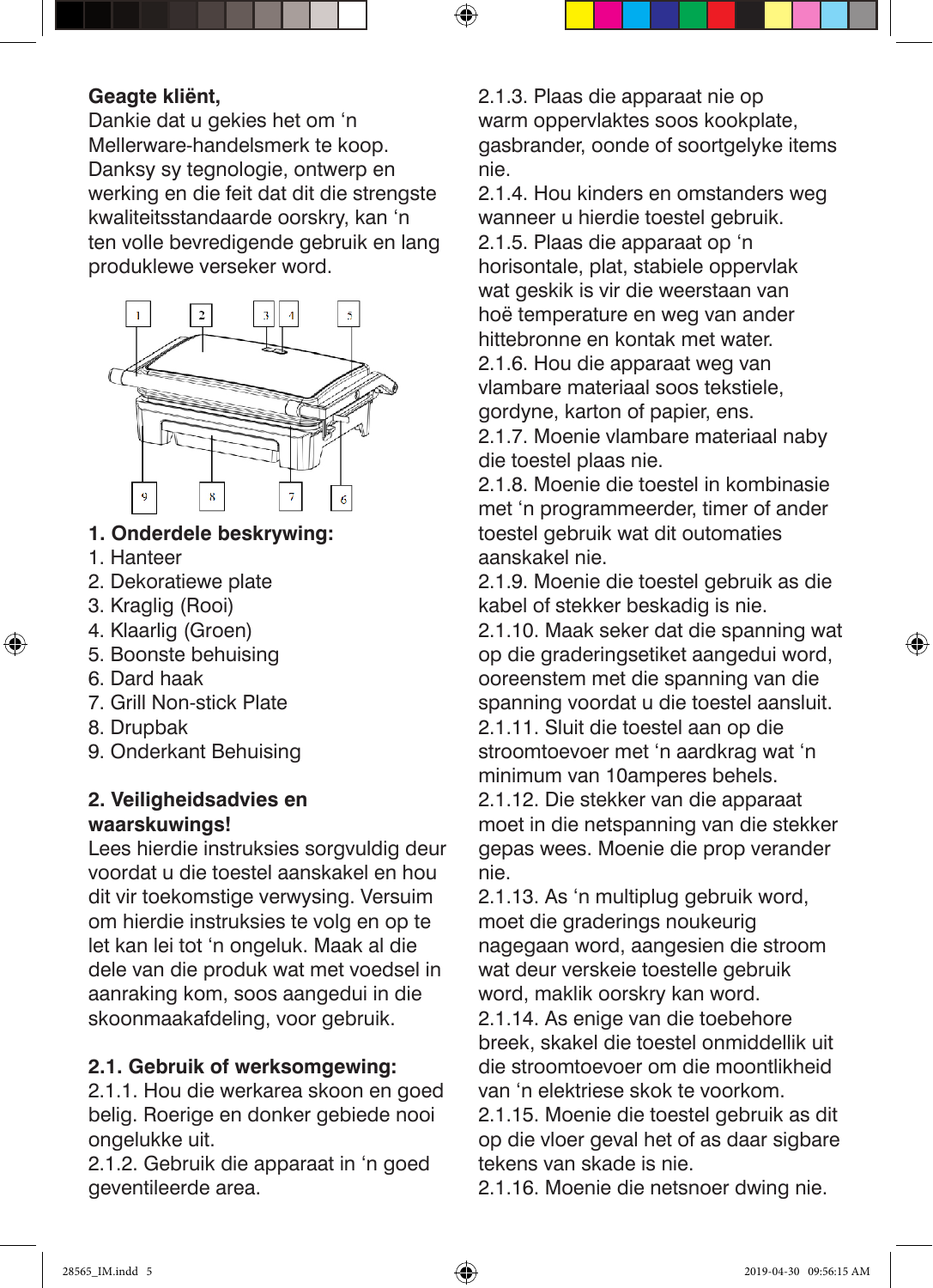Moet nooit die kragtoevoer gebruik om die toestel op te hef of te dra nie.

2.1.17. Moet nie die netsnoer om die toestel draai nie.

2.1.18. Moenie die kragtoevoer sny of vou nie.

2.1.19. Moenie toelaat dat die kragtoevoer hang of met die warm oppervlaktes van die toestel in aanraking kom nie.

2.1.20. Kontroleer die toestand van die netsnoer. Beskadigde of verstrengelde kabels verhoog die risiko van elektriese skok.

2.1.21. Die toestel is nie geskik vir buite gebruik nie.

2.1.22. Die kragtoevoer moet gereeld ondersoek word vir tekens van skade, en as die tou beskadig is, moet die toestel nie gebruik word nie.

2.1.23. Moenie die prop met nat hande aanraak nie.

#### **2.2. Persoonlike veiligheid**

⊕

2.2.1. LET WEL: Moenie die toestel onbewaak maak tydens gebruik nie, aangesien daar 'n ongeluk gevaar is. 2.2.2. Moenie aan die verhitte dele van die apparaat raak nie, aangesien dit ernstige brandwonde kan veroorsaak. 2.2.3. Hierdie toestel is slegs vir huishoudelike gebruik, nie vir industriële of professionele gebruik nie. Dit is nie bedoel om gaste in gasvryheidsomgewings soos bed en ontbyt, hotelle, motels en ander tipes woongeboue te gebruik nie, selfs in plaashuise, areas van kombuispersoneel in winkels, kantore en ander werksomgewings. 2.2.4. Hierdie toestel is nie bedoel vir gebruik deur persone (insluitend kinders) met verminderde fisiese, sensoriese of geestelike vermoëns, of gebrek aan ondervinding en kennis, tensy hulle toesig of instruksies

aangaande die gebruik van die toestel deur 'n persoon wat vir hul veiligheid verantwoordelik is, gegee is. 2.2.5. Hierdie toestel is nie 'n speelding nie. Kinders moet toesig gehou word om te verseker dat hulle nie met die toestel speel nie.

2.3. Gebruik en sorg:

 $\bm{\Theta}$ 

2.3.1. Vult die toestel se kragkabel voor elke gebruik uit.

2.3.2. Moenie die toestel gebruik as die dele of toebehore nie behoorlik toegerus is nie.

2.3.3. Moenie die toestel gebruik as dit leeg is nie.

2.3.4. Moenie die toestel oorskakel terwyl dit in gebruik is of met die kragtoevoer verbind word nie.

2.3.5. Moet nie die kookoppervlak of kos met aluminiumfoelie en ander soortgelyke materiale bedek nie.

2.3.6. Skakel die toestel uit die kragtoevoer wanneer dit nie gebruik word nie en voordat u enige skoonmaakwerk onderneem.

2.3.7. Hierdie toestel moet buite bereik van kinders gestoor word.

2.3.8. Moenie die toestel stoor as dit nog warm is nie.

2.3.9. Verlaat die toestel nooit sonder toesig wanneer dit in gebruik is en buite bereik van kinders voorkom.

2.3.10. As die toestel om een of ander rede brand, moet die toestel van die kragtoevoer verwyder word en GEEN WATER GEBRUIK OM DIE VUUR UIT TE STIK NIE.

#### **2.4. diens:**

2.4.1. Maak seker dat die toestel slegs deur 'n toepaslike gekwalifiseerde tegnikus bedien word, en dat slegs oorspronklike onderdele of toebehore gebruik word om bestaande dele / toebehore te vervang.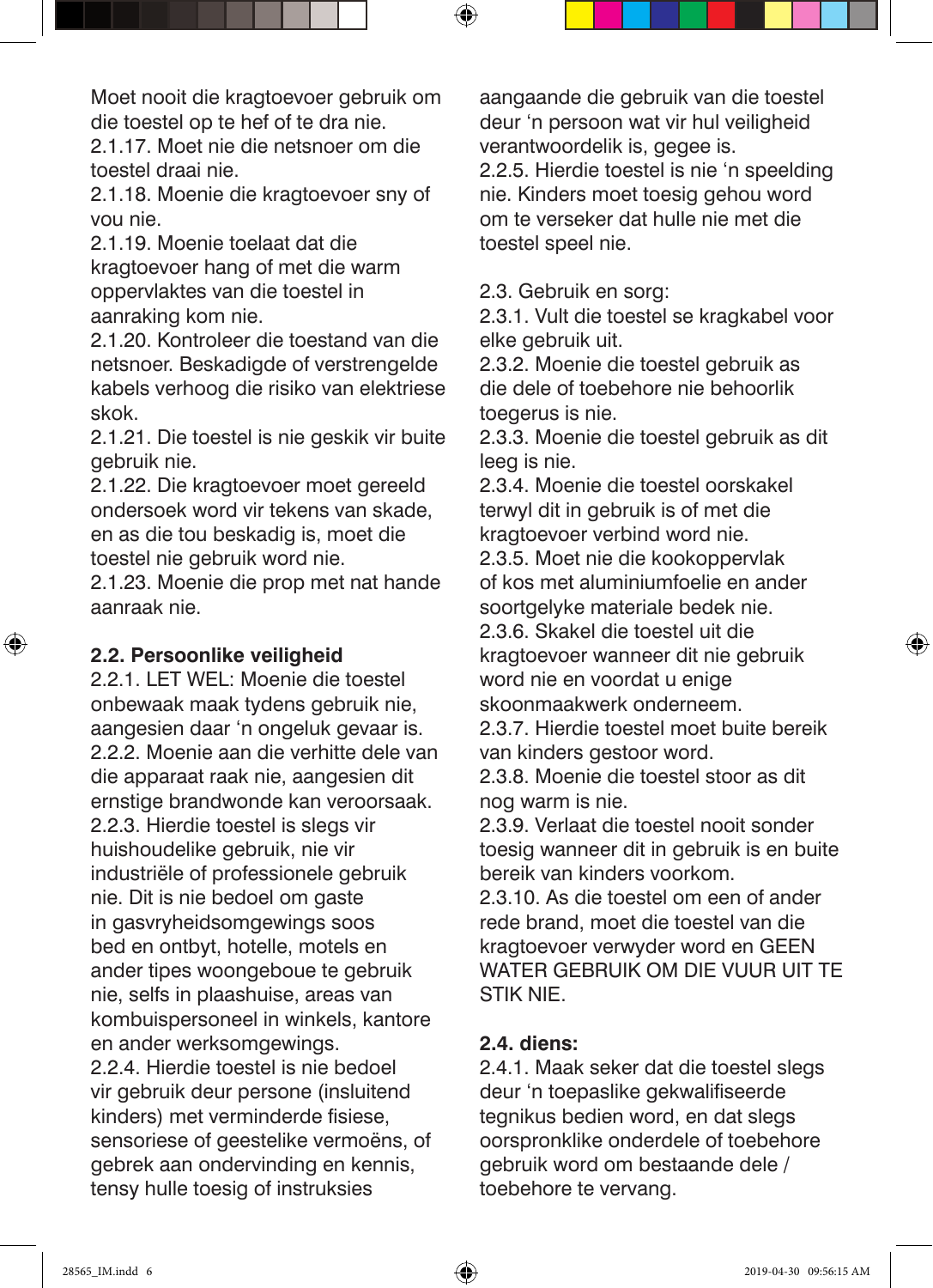2.4.2. As die kragtoevoer beskadig is, moet die vervaardiger of sy diensagent of 'n soortgelyke gekwalifiseerde persoon dit vervang om gevaar te voorkom.

2.4.3. Enige misbruik of versuim om die gebruiksaanwysings te volg, maak die waarborg en die aanspreeklikheid van die vervaardiger ongeldig.

#### **3. Instruksies vir gebruik**

#### **3.1. Voor gebruik:**

3.1.1. Verwyder die beskermende film van die toestel (indien van toepassing). 3.1.2. Voordat u die produk vir die eerste keer gebruik, maak die dele wat met voedsel in aanraking kom, skoon soos op die skoonmaakafdeling beskryf. 3.1.3. Vir die beste resultate, bedek die kookplate liggies met 'n bietjie kookolie of kookbespuiting.

#### **3.2. Gebruik en sorg**

⊕

3.2.1. Sluit die toestel aan op die muurkontak.

3.2.2. Die kragaanwyser kom aan.

3.2.3. Maak die rooster toe

3.2.4. Soos die termostaat siklusse tydens die gebruik van die gereed lig gaan aan en af.

3.2.5. Open die rooster Plaas die toebroodjie, vleis of ander kos op die onderste kookplaat.

3.2.6. Wanneer die kos gaargemaak word, verwyder dit uit die apparaat met behulp van 'n houtspatel of soortgelyke hittebestande implement. Gebruik nooit metaalklemme of 'n mes nie, aangesien dit die kleefplaat van die kookplate kan beskadig.

3.2.7. Sodra jy klaar is met kook, maak die stekker uit die stopcontact en laat die eenheid oop staan om af te koel.

#### **3.5. Sodra jy die toestel klaar gebruik het:**

3.5.1. Laat toestel toe om af te koel. 3.5.2. Skakel die toestel uit die kragtoevoer.

3.5.3. Maak die apparaat skoon soos beskryf in die skoonmaakafdeling.

#### **4. Skoonmaak**

 $\bigoplus$ 

4.1. Skakel die apparaat uit die kragtoevoer en laat dit heeltemal afkoel voordat u enige skoonmaakwerk onderneem.

4.2. Maak die druppelbak skoon met 'n klam lap en droog.

4.3. Maak die buitekant van die apparaat skoon met 'n klam lap met 'n paar druppels opwasmiddel en droog dan. VERSIGTIG! Moet nie elektriese dele van die apparaat in enige vloeistof dompel nie.

4.4. Moet nie oplosmiddels, of produkte met 'n suur of basis pH soos bleikmiddel of skuurprodukte gebruik vir die skoonmaak van die apparaat nie. 4.5. Moet nooit die apparaat in water of enige ander vloeistof onderdompel of onder vloeibare water plaas nie.

#### **5. Anomalieë en herstel**

5.1. Neem die toestel na 'n gemagtigde ondersteuningsentrum as die produk beskadig is of ander probleme ervaar. 5.2. As die aansluiting op die hoofstroom beskadig is, moet dit vervang word en moet u voortgaan soos u sou in die geval van skade.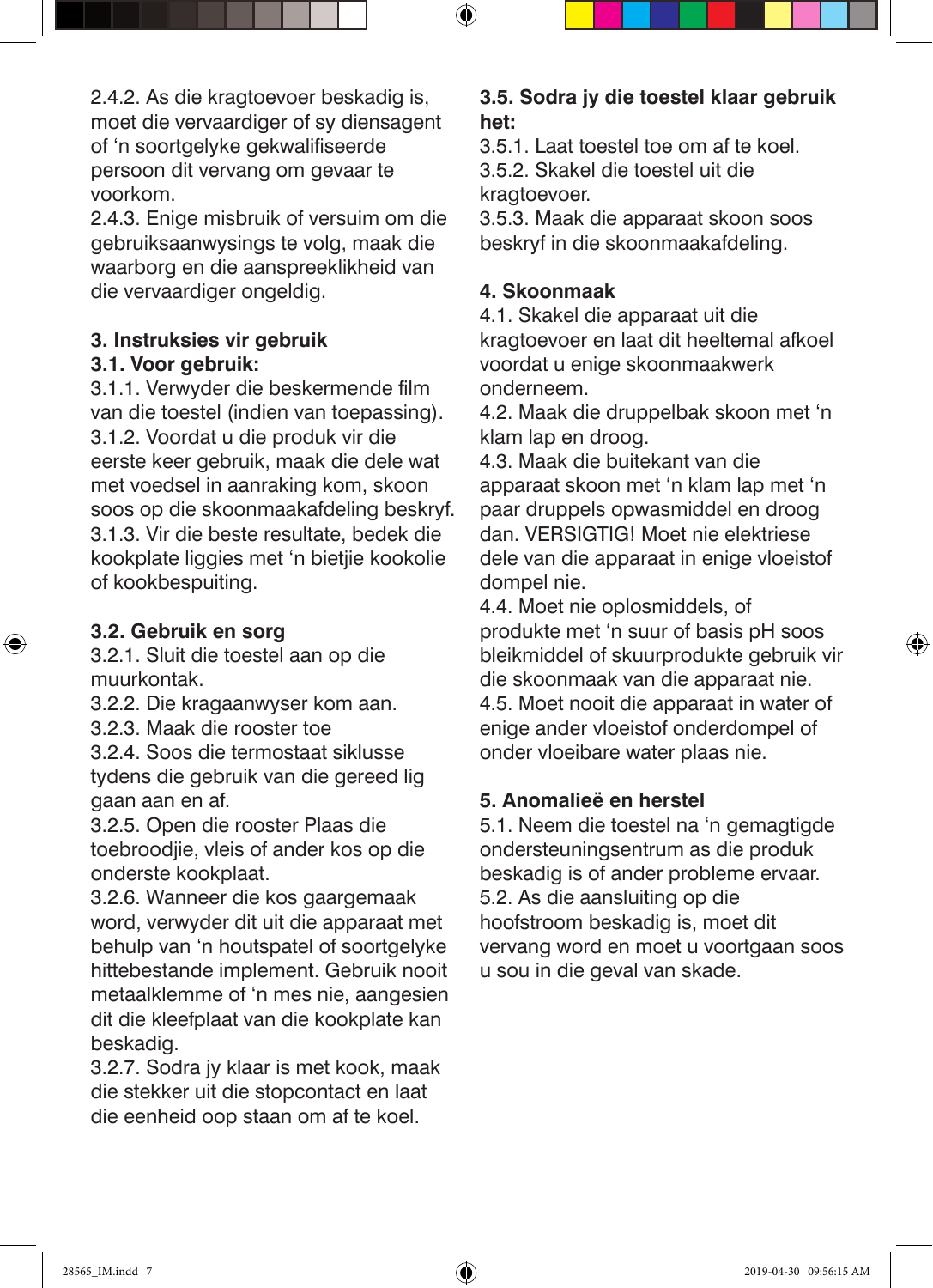#### **CORRECT DISPOSAL OF THIS PRODUCT**



⊕

This marking indicates that this product should not be disposed with other household wastes throughout the EU. To prevent possible harm to the environment or human health from uncontrolled waste disposal, recycle it responsibly to promote the sustainable reuse of material resources. To return your used device, please use the return and collection systems or contact the retailer where the product was purchased. They can take this product for environmental safe recycling.

⊕

 $\bigoplus$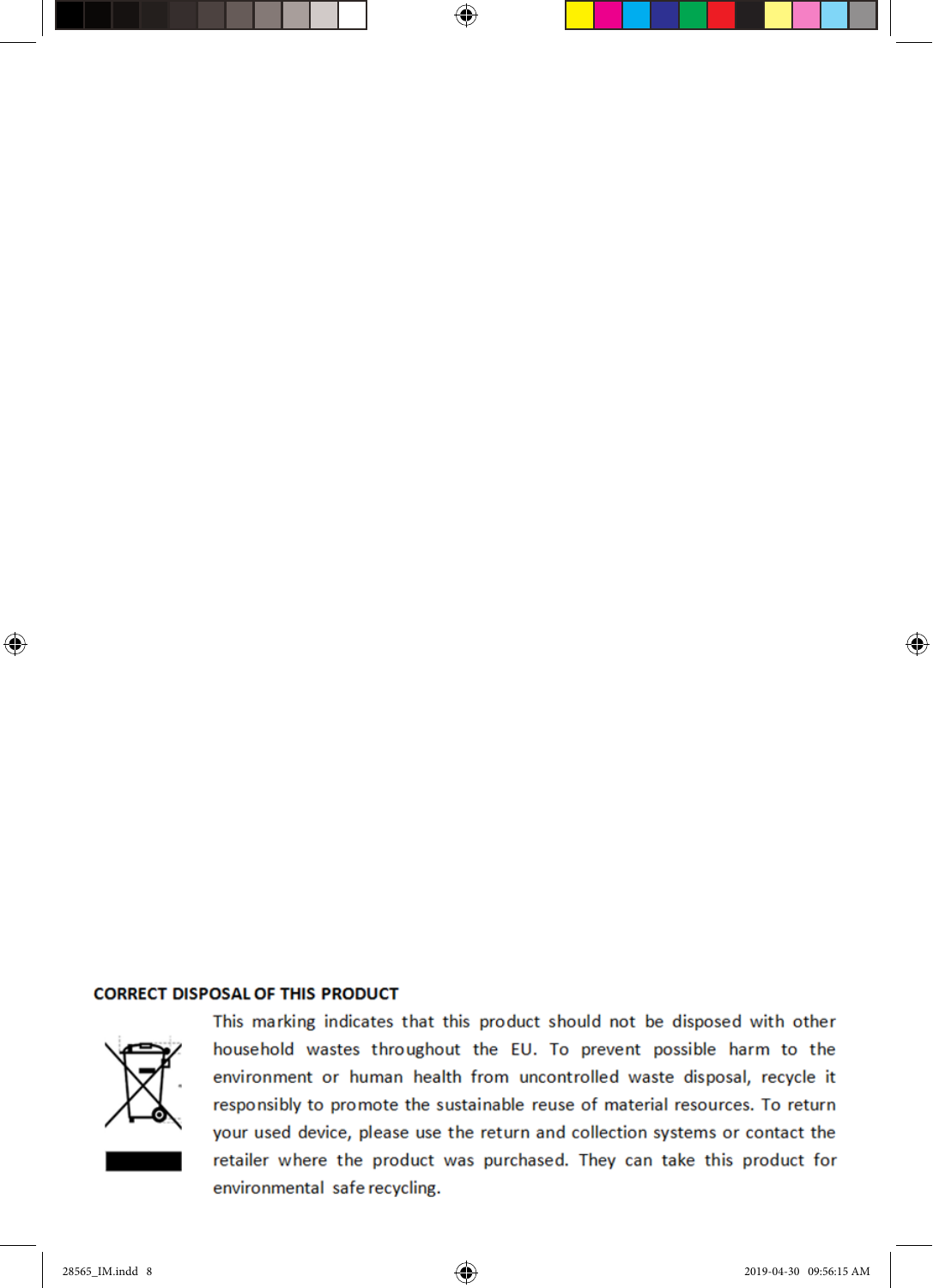#### **Estimado cliente,**

Gracias por elegir comprar un producto de la marca Mellerware. Gracias a su tecnología, diseño y operación, y al hecho de que excede los más estrictos estándares de calidad, se puede garantizar un uso totalmente satisfactorio y una larga vida útil del producto.



#### **1. Descripción de las piezas:**

1. Manija

⊕

- 2. Plato decorativos
- 3. Luz de encendido (rojo)
- 4. Luz lista (verde)
- 5. Vivienda superior
- 6. Cerradura de seguridad
- 7. Placa antiadherente de la parrilla
- 8. Bandeja de goteo
- 9. Vivienda inferior

#### **2. Consejos de seguridad y advertencias!**

Lea atentamente estas instrucciones antes de encender el aparato y consérvelas para futuras consultas. El incumplimiento de estas instrucciones puede provocar un accidente. Limpie todas las partes del producto que estarán en contacto con los alimentos, como se indica en la sección de limpieza, antes de su uso.

#### **2.1. Uso o ambiente de trabajo:**

 $\bigoplus$ 

2.1.1. Mantenga el área de trabajo limpia y bien iluminada. Las áreas desordenadas y oscuras invitan a accidentes.

2.1.2. Use el aparato en un área bien ventilada.

2.1.3. No coloque el aparato sobre superficies calientes, como placas de cocción, quemadores de gas, hornos u objetos similares.

2.1.4. Mantenga a los niños y las personas alejadas cuando use este electrodoméstico.

2.1.5. Coloque el aparato en una superficie horizontal, plana y estable, adecuada para soportar altas temperaturas y lejos de otras fuentes de calor y contacto con el agua.

2.1.6. Mantenga el dispositivo alejado de materiales inflamables como textiles, cortinas, cartón o papel, etc.

2.1.7. No coloque material inflamable cerca del aparato.

2.1.8. No use el dispositivo en asociación con un programador, temporizador u otro dispositivo que lo encienda automáticamente.

2.1.9. No use el aparato si el cable o el enchufe están dañados.

2.1.10. Asegúrese de que la tensión indicada en la etiqueta de clasificación coincida con la tensión de la fuente de alimentación antes de enchufar el aparato.

2.1.11. Conecte el aparato a la fuente de alimentación de la red con una toma de tierra que soporte un mínimo de 10amperes.

2.1.12. El enchufe del aparato debe encajar correctamente en el enchufe de la fuente de alimentación. No alteres el enchufe.

2.1.13. Si usa una clavija múltiple, compruebe las clasificaciones con cuidado ya que la corriente utilizada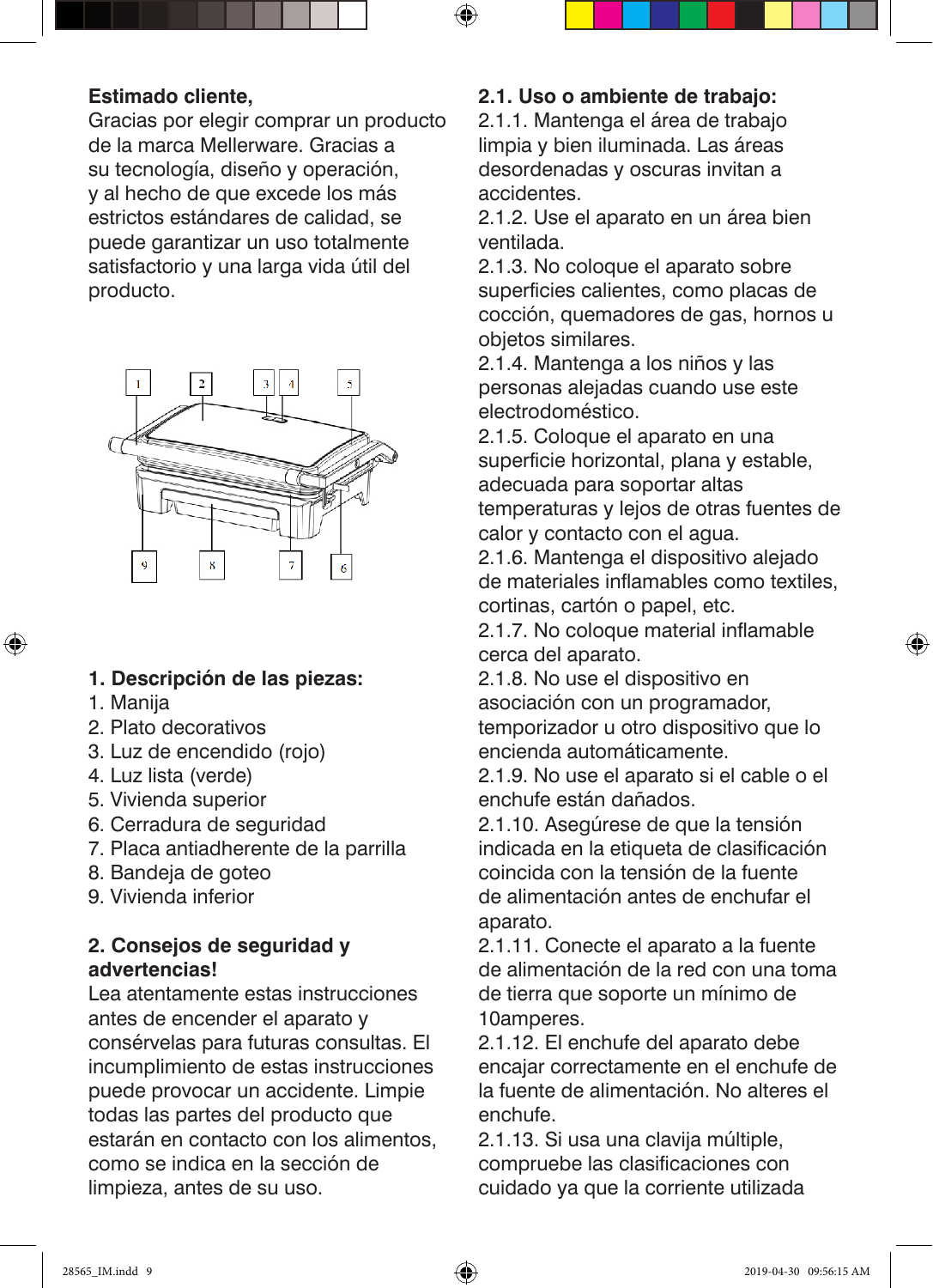por varios dispositivos podría exceder fácilmente la clasificación de la clavija múltiple.

2.1.14. Si alguna de las cubiertas del aparato se rompe, inmediatamente desconecte el aparato de la fuente de alimentación para evitar la posibilidad de una descarga eléctrica.

2.1.15. No use el aparato si se ha caído al suelo o si hay signos visibles de daños.

2.1.16. No fuerce el cable de alimentación. Nunca use el cable de alimentación para levantar, transportar o desenchufar el aparato.

2.1.17. No enrolle el cable de alimentación alrededor del aparato. 2.1.18. No recorte ni doble el cable de alimentación.

2.1.19. No permita que el cable de alimentación se cuelgue o entre en contacto con las superficies calientes del aparato.

2.1.20. Verifique el estado del cable de alimentación. Los cables dañados o enredados aumentan el riesgo de descarga eléctrica.

2.1.21. El aparato no es adecuado para uso en exteriores.

2.1.22. El cable de alimentación se debe examinar con regularidad para detectar signos de daños y, si el cable está dañado, no se debe utilizar. 2.1.23. No toque el enchufe con las

manos mojadas.

#### **2.2. Seguridad personal**

2.2.1. PRECAUCIÓN: No deje el aparato sin supervisión durante el uso, ya que existe el riesgo de un accidente. 2.2.2. No toque las partes calientes del aparato, ya que puede causar quemaduras graves.

2.2.3. Este aparato es solo para uso doméstico, no para uso industrial o profesional. No está destinado a ser utilizado por huéspedes en entornos de hospitalidad como alojamiento y desayuno, hoteles, moteles y otros tipos de entornos residenciales, incluso en casas de campo, áreas de personal de cocina en tiendas, oficinas y otros entornos de trabajo.

2.2.4. Este aparato no debe ser utilizado por personas (incluidos niños) con capacidades físicas, sensoriales o mentales reducidas, o por falta de experiencia y conocimiento, a menos que una persona responsable de su seguridad les haya dado supervisión o instrucciones sobre el uso del aparato. 2.2.5. Este electrodoméstico no es un juguete. Los niños deben ser supervisados para asegurarse de que no jueguen con el aparato.

#### **.3. Uso y cuidado:**

⊕

2.3.1. Desenrolle completamente el cable de alimentación del artefacto antes de cada uso.

2.3.2. No use el aparato si las piezas o los accesorios no están colocados correctamente.

2.3.3. No use el aparato cuando esté vacío.

2.3.4. No encienda el aparato mientras está en uso o conectado a la fuente de alimentación.

2.3.5. No cubra la superficie de cocción o los alimentos con papel de aluminio y otros materiales similares.

2.3.6. Desenchufe el aparato de la fuente de alimentación cuando no esté en uso y antes de realizar cualquier tarea de limpieza.

2.3.7. Este aparato debe almacenarse fuera del alcance de los niños.

2.3.8. No guarde el aparato si aún está caliente.

2.3.9. Nunca deje el aparato desatendido cuando esté en uso y manténgalo fuera del alcance de los

↔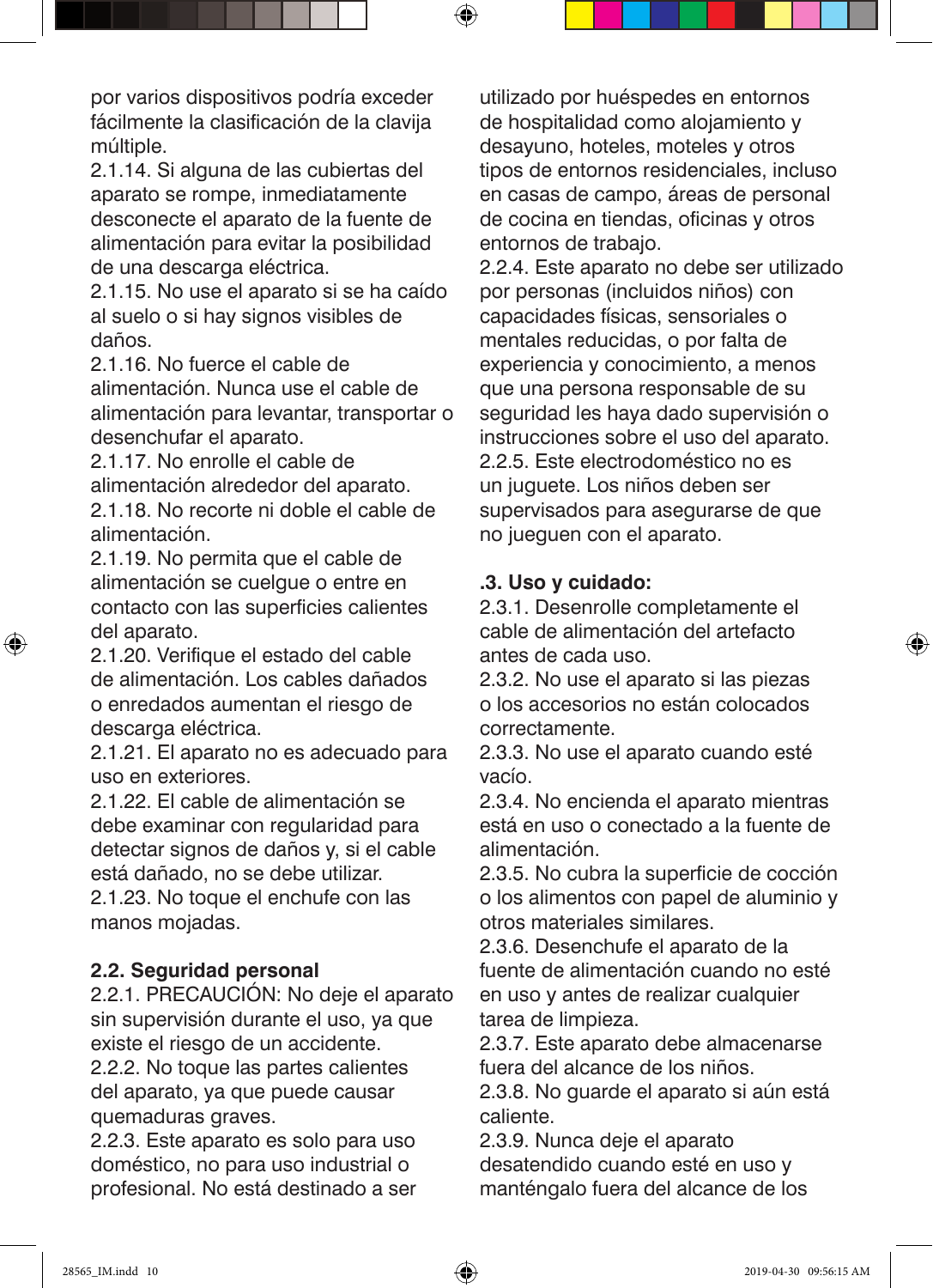niños.

2.3.10. Si, por alguna razón, el aparato se incendiara, desconecte el aparato de la fuente de alimentación y NO USE AGUA PARA PONER EL FUEGO FUERA.

#### **2.4. Servicio:**

2.4.1. Asegúrese de que el servicio sea revisado solo por un técnico calificado y que solo se utilicen repuestos o accesorios originales para reemplazar las piezas / accesorios existentes. 2.4.2. Si el cable de alimentación está dañado, el fabricante o su agente de servicio o una persona con la misma calificación debe reemplazarlo para evitar un peligro.

2.4.3. Cualquier uso indebido o incumplimiento de las instrucciones de uso anula la garantía y la responsabilidad del fabricante.

#### **3. Instrucciones de uso 3.1. Antes de usar:**

↔

3.1.1. Retire la película protectora del artefacto (si corresponde).

3.1.2. Antes de usar el producto por primera vez, limpie las partes que entrarán en contacto con los alimentos de la manera descrita en la sección de limpieza.

3.1.3. Para mejores resultados, cubra ligeramente las placas de cocción con un poco de aceite de cocina o aceite en aerosol.

#### **3.2. Uso y cuidado**

3.2.1. Conecte el aparato a la toma de corriente.

3.2.2. El indicador de encendido se enciende.

3.2.3. Cierre la parrilla

3.2.4. A medida que el termostato se active durante el uso, la luz de preparado se encenderá y apagará. 3.2.5. Abra la parrilla, coloque el sándwich, la carne u otro alimento en la placa de cocción inferior. 3.2.6. Cuando la comida se cocina a su gusto, retírela del aparato con la ayuda de una espátula de madera o un implemento similar resistente al calor. Nunca use pinzas metálicas o un cuchillo, ya que pueden dañar la capa antiadherente de las placas de cocción. 3.2.7. Una vez que haya terminado de cocinar, desconecte el enchufe de la toma de corriente y deje la unidad abierta para que se enfríe.

#### **3.5. Una vez que haya terminado de usar el dispositivo:**

3.5.1. Permita que el aparato se enfríe. 3.5.2. Desenchufe el aparato de la fuente de alimentación. 3.5.3. Limpie el aparato como se describe en la sección de limpieza.

#### **4. Limpieza**

 $\bm{\Theta}$ 

4.1. Desconecte el aparato de la fuente de alimentación y deje que se enfríe por completo antes de realizar cualquier tarea de limpieza.

4.2. Limpie la bandeja de goteo con un paño húmedo y seque.

4.3. Limpie las partes externas del aparato con un paño húmedo con unas gotas de detergente líquido y luego séquelo. ¡PRECAUCIÓN! No sumerja las partes eléctricas del aparato en ningún líquido.

4.4. No utilice disolventes ni productos con pH ácido o alcalino, como blanqueador o productos abrasivos, para limpiar el aparato.

4.5. Nunca sumerja el aparato en agua ni en ningún otro líquido ni lo coloque bajo agua corriente.

#### **5. Anomalías y reparación**

5.1. Lleve el aparato a un centro de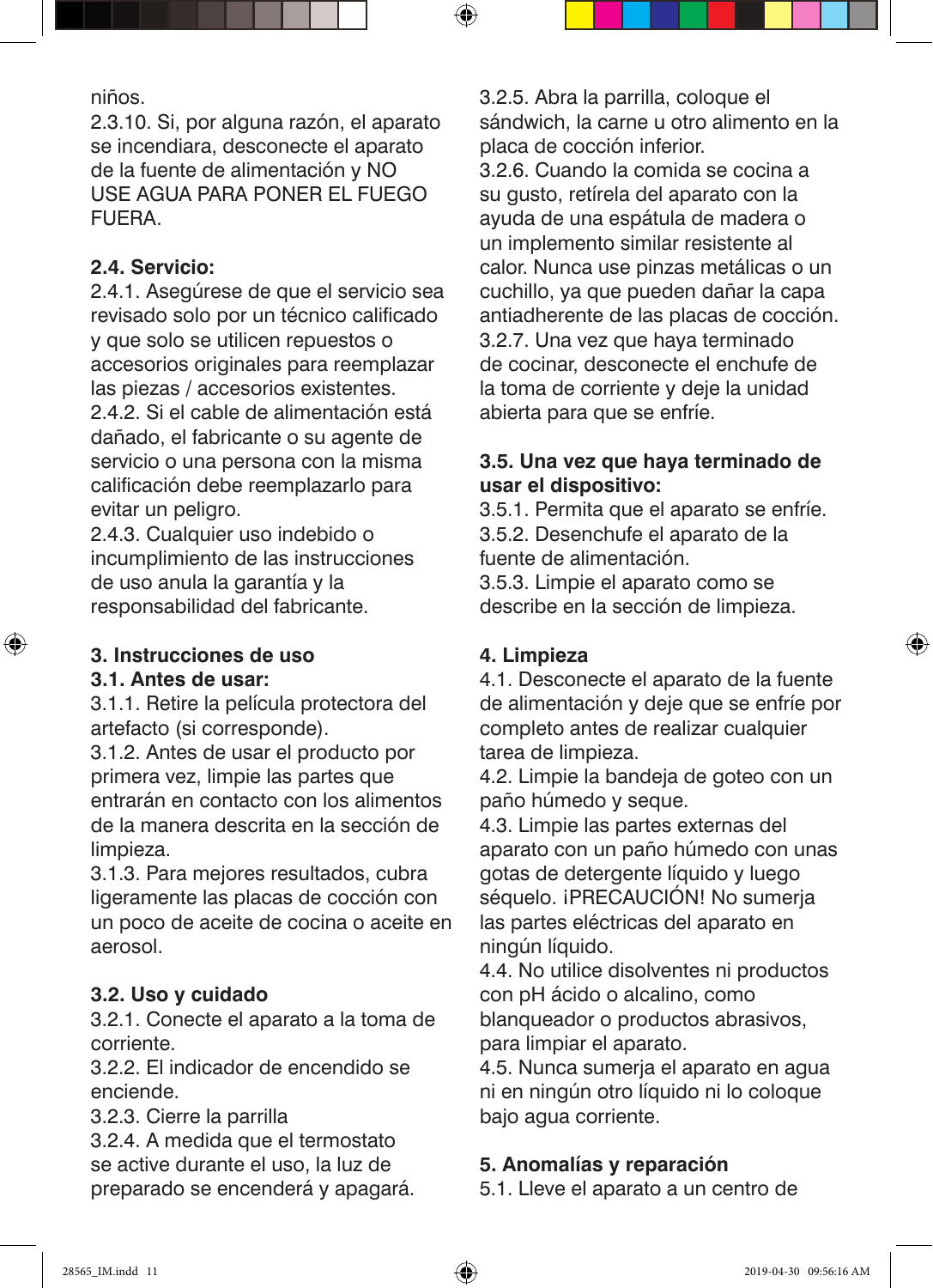soporte autorizado si el producto está dañado o si surgen otros problemas. 5.2. Si la conexión a la red se ha dañado, debe ser reemplazada y debe proceder como lo haría en caso de daños.

#### **CORRECT DISPOSAL OF THIS PRODUCT**



⊕

This marking indicates that this product should not be disposed with other household wastes throughout the EU. To prevent possible harm to the environment or human health from uncontrolled waste disposal, recycle it responsibly to promote the sustainable reuse of material resources. To return your used device, please use the return and collection systems or contact the retailer where the product was purchased. They can take this product for environmental safe recycling.

 $\bigoplus$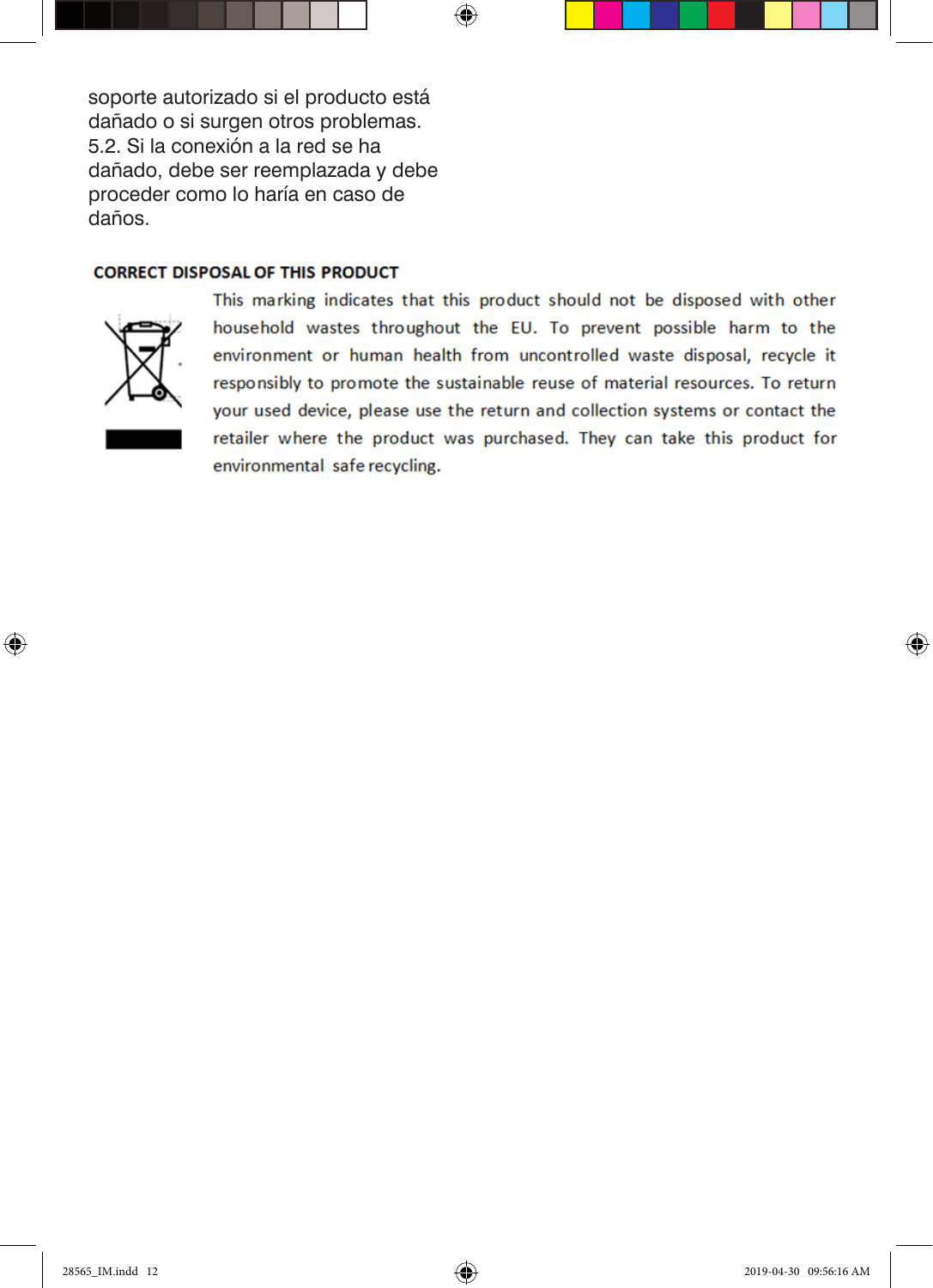#### **Cher client,**

Merci d'avoir choisi d'acheter un produit de marque Mellerware. Grâce à sa technologie, à sa conception, à son fonctionnement et au fait qu'elle dépasse les normes de qualité les plus strictes, une utilisation pleinement satisfaisante et une longue durée de vie du produit peuvent être assurées.



#### **1. Description des pièces:**

1. Poignée

⊕

- 2. Plaques décorative
- 3. Voyant d'alimentation (rouge)
- 4. Lumière prête (verte)
- 5. Logement supérieur
- 6. Verrou de sécurité
- 7. Griller la plaque antiadhésive
- 8. Bac d'égouttage
- 9. Logement inférieur

#### **2. Conseils de sécurité et avertissements!**

Lisez attentivement ces instructions avant d'allumer l'appareil et conservezles pour référence ultérieure. Le non-respect de ces instructions peut entraîner un accident. Nettoyez toutes les parties du produit qui seront en contact avec les aliments, comme indiqué dans la section de nettoyage, avant utilisation.

#### **2.1. Utilisation ou environnement de travail:**

⊕

2.1.1. Gardez la zone de travail propre et bien éclairée. Les zones encombrées et sombres favorisent les accidents. 2.1.2. Utilisez l'appareil dans un endroit bien ventilé.

2.1.3. Ne placez pas l'appareil sur des surfaces chaudes, telles que des plaques de cuisson, des brûleurs à gaz, des fours ou des objets similaires.

2.1.4. Tenez les enfants et les spectateurs à distance lors de l'utilisation de cet appareil.

2.1.5. Placez l'appareil sur une surface horizontale, plane et stable, conçue pour résister à des températures élevées et à l'écart des autres sources de chaleur et au contact de l'eau. 2.1.6. Tenez l'appareil à l'écart de tout matériau inflammable tel que textiles, rideaux, cartons ou papiers, etc. 2.1.7. Ne placez pas de matériau inflammable à proximité de l'appareil. 2.1.8. N'utilisez pas l'appareil en association avec un programmateur, une minuterie ou un autre appareil qui l'allume automatiquement.

2.1.9. N'utilisez pas l'appareil si le câble ou la prise est endommagé.

2.1.10. Assurez-vous que la tension indiquée sur l'étiquette correspond à la tension d'alimentation secteur avant de brancher l'appareil.

2.1.11. Branchez l'appareil au secteur avec une prise de terre d'au moins 10 ampères.

2.1.12. La fiche de l'appareil doit s'insérer correctement dans la prise d'alimentation secteur. Ne pas modifier la fiche.

2.1.13. Si vous utilisez une prise multifiche, vérifiez soigneusement les valeurs car le courant utilisé par plusieurs appareils peut facilement dépasser la valeur nominale de la prise multiple.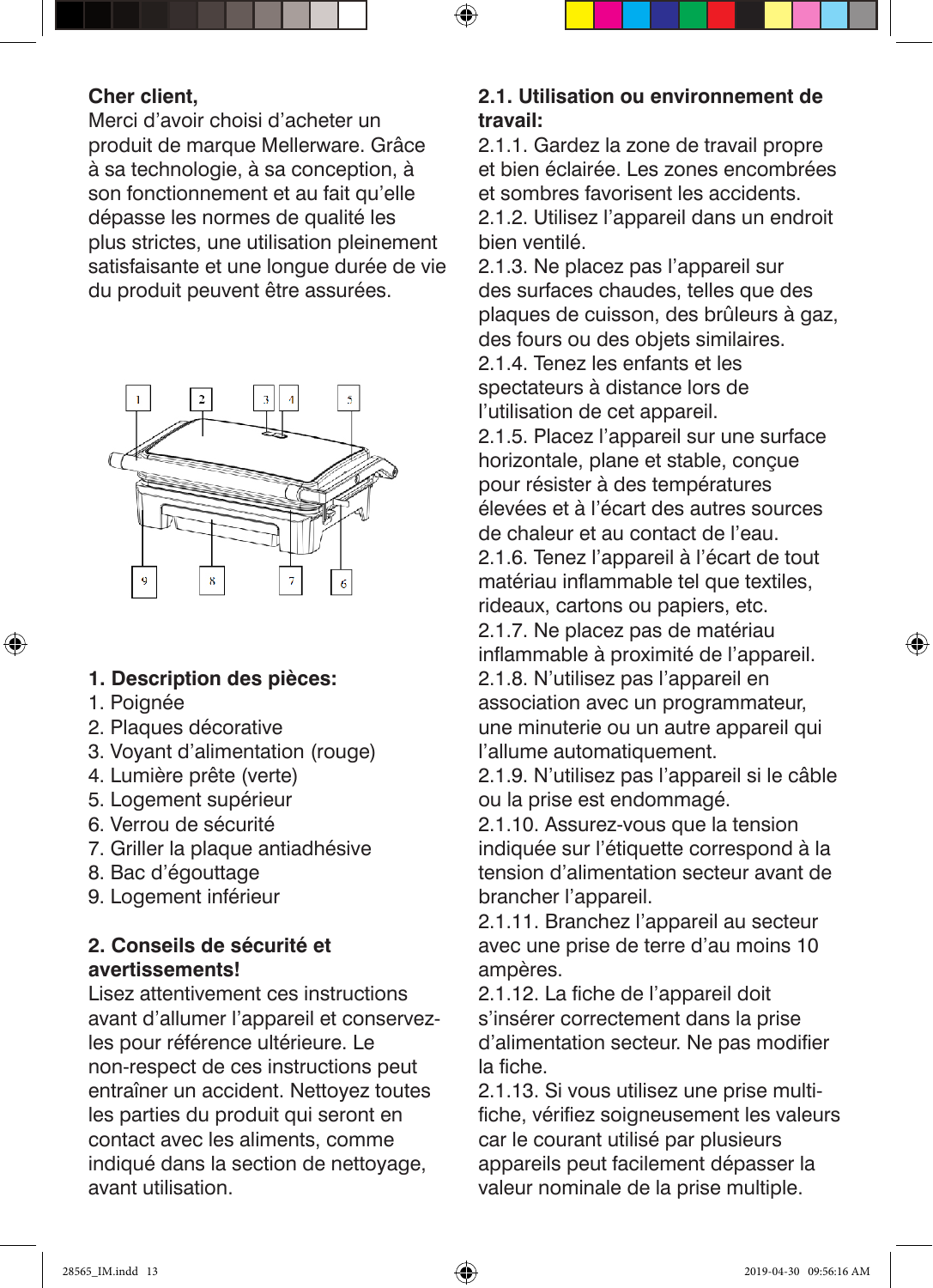2.1.14. Si l'un des boîtiers de l'appareil se casse, débranchez immédiatement l'appareil de l'alimentation secteur afin d'éviter tout risque d'électrocution. 2.1.15. N'utilisez pas l'appareil s'il est tombé sur le sol ou s'il présente des signes visibles de dommages.

 $\bm \Theta$ 

2.1.16. Ne forcez pas le cordon d'alimentation. N'utilisez jamais le cordon d'alimentation pour soulever, transporter ou débrancher l'appareil. 2.1.17. N'enroulez pas le cordon d'alimentation autour de l'appareil.

2.1.18. Ne coupez pas et ne pliez pas le cordon d'alimentation.

2.1.19. Ne laissez pas le cordon d'alimentation pendre ou entrer en contact avec les surfaces chaudes de l'appareil.

2.1.20. Vérifiez l'état du cordon d'alimentation. Les câbles endommagés ou emmêlés augmentent le risque de choc électrique.

2.1.21. L'appareil ne convient pas pour une utilisation en extérieur.

2.1.22. Le cordon d'alimentation doit être inspecté régulièrement pour déceler tout signe de dommage. Si le cordon est endommagé, il ne doit pas être utilisé.

2.1.23. Ne touchez pas la fiche avec les mains mouillées.

#### **2.2. Sécurité personnelle**

2.2.1. ATTENTION: Ne laissez pas l'appareil sans surveillance pendant l'utilisation car il y a un risque d'accident.

2.2.2. Ne touchez pas les parties chauffées de l'appareil, car cela pourrait causer de graves brûlures.

2.2.3. Cet appareil est uniquement destiné à un usage domestique et non à un usage industriel ou professionnel. Il n'est pas destiné à être utilisé par les clients dans des environnements

hospitaliers tels que chambres d'hôtes, hôtels, motels et autres types d'environnements résidentiels, même dans les fermes, les aires de travail dans les magasins, les bureaux et autres environnements de travail. 2.2.4. Cet appareil n'est pas conçu pour être utilisé par des personnes (y compris les enfants) ayant des capacités physiques, sensorielles ou mentales réduites, ou manquant d'expérience et de connaissances, à moins d'être supervisé ou instruit par une personne responsable de leur sécurité.

2.2.5. Cet appareil n'est pas un jouet. Les enfants doivent être surveillés pour s'assurer qu'ils ne jouent pas avec l'appareil.

#### **2.3. Utilisez et soignez:**

2.3.1. Dérouler complètement le câble d'alimentation de l'appareil avant chaque utilisation.

2.3.2. N'utilisez pas l'appareil si les pièces ou les accessoires ne sont pas correctement installés.

2.3.3. N'utilisez pas l'appareil lorsqu'il est vide.

2.3.4. Ne pas éteindre l'appareil pendant qu'il est en cours d'utilisation ou connecté à l'alimentation secteur. 2.3.5. Ne couvrez pas la surface de cuisson ou les aliments avec une feuille d'aluminium et d'autres matériaux similaires.

2.3.6. Débranchez l'appareil de l'alimentation secteur lorsqu'il n'est pas utilisé et avant d'entreprendre toute tâche de nettoyage.

2.3.7. Cet appareil doit être rangé hors de portée des enfants.

2.3.8. Ne stockez pas l'appareil s'il est encore chaud.

2.3.9. Ne laissez jamais l'appareil sans surveillance lorsqu'il est utilisé et hors

↔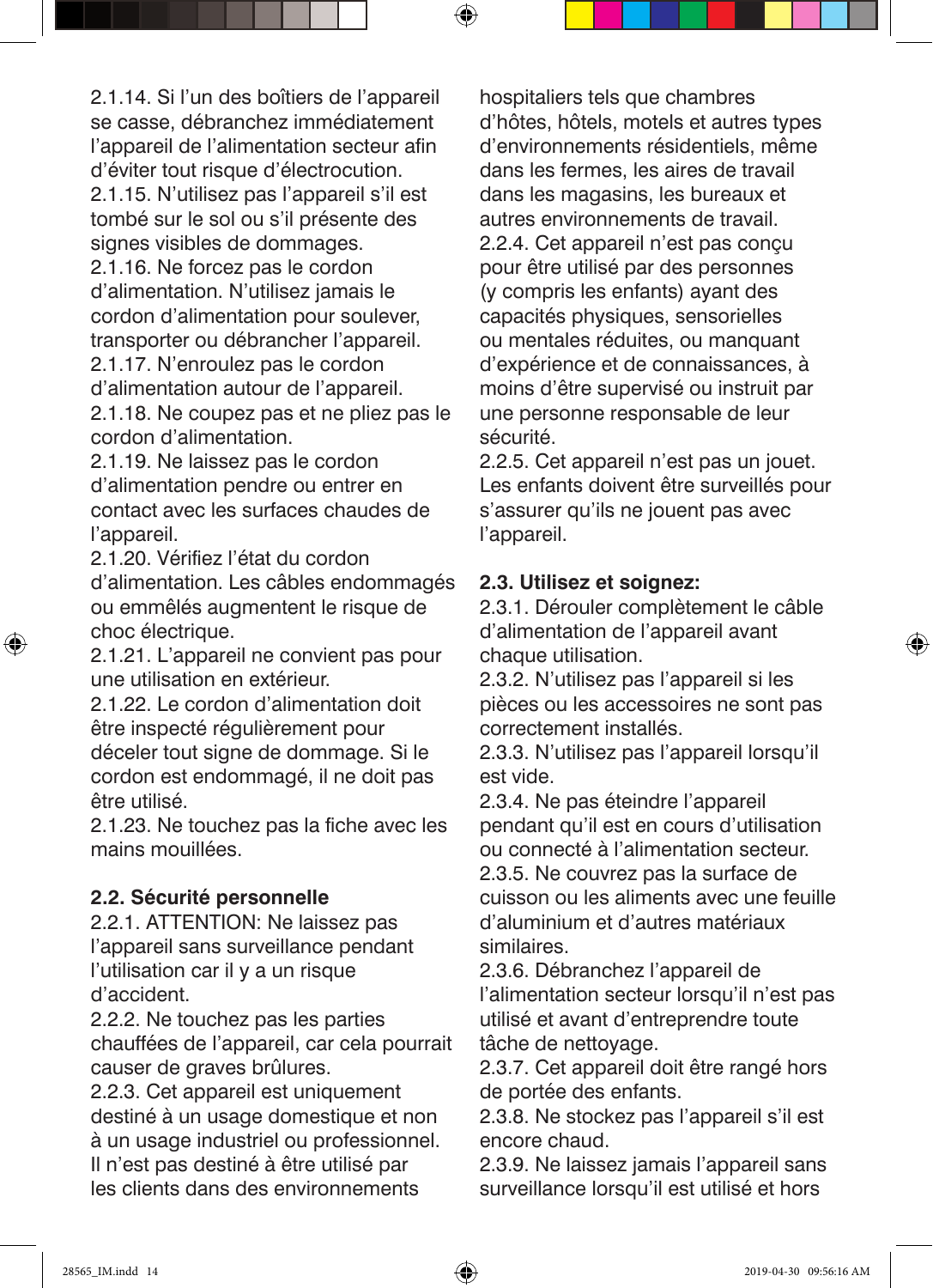de la portée des enfants. 2.3.10. Si, pour une raison quelconque, l'appareil devait prendre feu, débranchez l'appareil de l'alimentation secteur et NE PAS UTILISER D'EAU POUR METTRE L'INCENDIE.

#### **2.4. Un service:**

2.4.1. Assurez-vous que l'appareil est réparé uniquement par un technicien qualifié, et que seules des pièces de rechange d'origine ou des accessoires sont utilisés pour remplacer les pièces / accessoires existants.

2.4.2. Si le cordon d'alimentation est endommagé, le fabricant ou son agent de service ou une personne de qualification similaire doit le remplacer afin d'éviter tout danger.

2.4.3. Toute mauvaise utilisation ou le non-respect des instructions d'utilisation rend la garantie et la responsabilité du fabricant nulles et non avenues.

#### **3. Instructions d'utilisation 3.1. Avant utilisation:**

⊕

3.1.1. Retirez le film protecteur de l'appareil (le cas échéant).

3.1.2. Avant d'utiliser le produit pour la première fois, nettoyez les pièces qui entreront en contact avec les aliments de la manière décrite dans la section de nettoyage.

3.1.3. Pour de meilleurs résultats, enduire légèrement les plaques de cuisson d'un peu d'huile de cuisson ou d'un aérosol de cuisson.

#### **3.2. Utilisation et soin**

3.2.1. Connectez l'appareil à la prise murale.

3.2.2. L'indicateur d'alimentation s'allume.

3.2.3. Fermez le grill

3.2.4. Lorsque le thermostat tourne pendant l'utilisation, le voyant Prêt

s'allume et s'éteint.

⊕

3.2.5. Ouvrez le grill placez le sandwich, la viande ou d'autres aliments sur la plaque de cuisson inférieure. 3.2.6. Lorsque la nourriture est cuite à votre convenance, retirez-la de l'appareil à l'aide d'une spatule en bois ou d'un outil similaire résistant à la chaleur. N'utilisez jamais de pinces métalliques ou un couteau car cela pourrait endommager le revêtement antiadhésif des plaques de cuisson. 3.2.7. Une fois la cuisson terminée, débranchez la fiche de la prise murale et laissez l'appareil refroidir.

#### **3.5. Une fois que vous avez fini d'utiliser l'appareil:**

3.5.1. Laisser l'appareil refroidir. 3.5.2. Débranchez l'appareil de l'alimentation secteur. 3.5.3. Nettoyez l'appareil comme décrit dans la section de nettoyage.

#### **4. Nettoyage**

4.1. Débranchez l'appareil de l'alimentation secteur et laissezle refroidir complètement avant d'entreprendre toute tâche de nettoyage.

4.2. Nettoyez le bac d'égouttage avec un chiffon humide et séchez-le.

4.3. Nettoyez les parties extérieures de l'appareil avec un chiffon humide avec quelques gouttes de liquide vaisselle, puis séchez-les. MISE EN GARDE! Ne pas immerger les parties électriques de l'appareil dans un liquide.

4.4. N'utilisez pas de solvants ou de produits avec un pH acide ou basique tel que de l'eau de javel ou des produits abrasifs pour nettoyer l'appareil.

4.5. N'immergez jamais l'appareil dans l'eau ou tout autre liquide ou placez-le sous l'eau courante.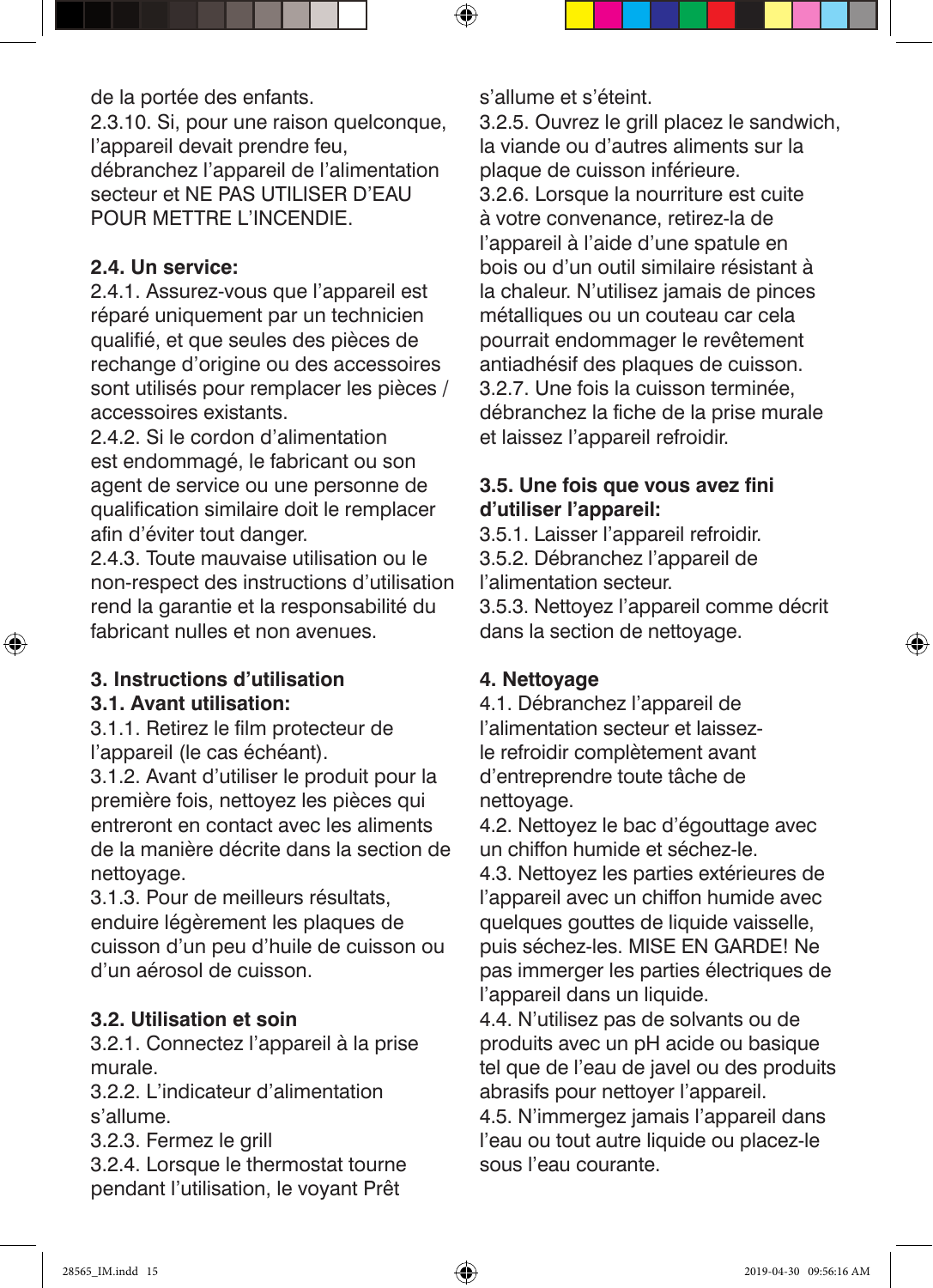#### **5. Anomalies et réparation**

5.1. Apportez l'appareil à un centre de support agréé si le produit est endommagé ou si d'autres problèmes surviennent.

5.2. Si la connexion au secteur a été endommagée, elle doit être remplacée et vous devez procéder comme vous le feriez en cas de dommages.

#### **CORRECT DISPOSAL OF THIS PRODUCT**



⊕

This marking indicates that this product should not be disposed with other household wastes throughout the EU. To prevent possible harm to the environment or human health from uncontrolled waste disposal, recycle it responsibly to promote the sustainable reuse of material resources. To return your used device, please use the return and collection systems or contact the retailer where the product was purchased. They can take this product for environmental safe recycling.

 $\bigoplus$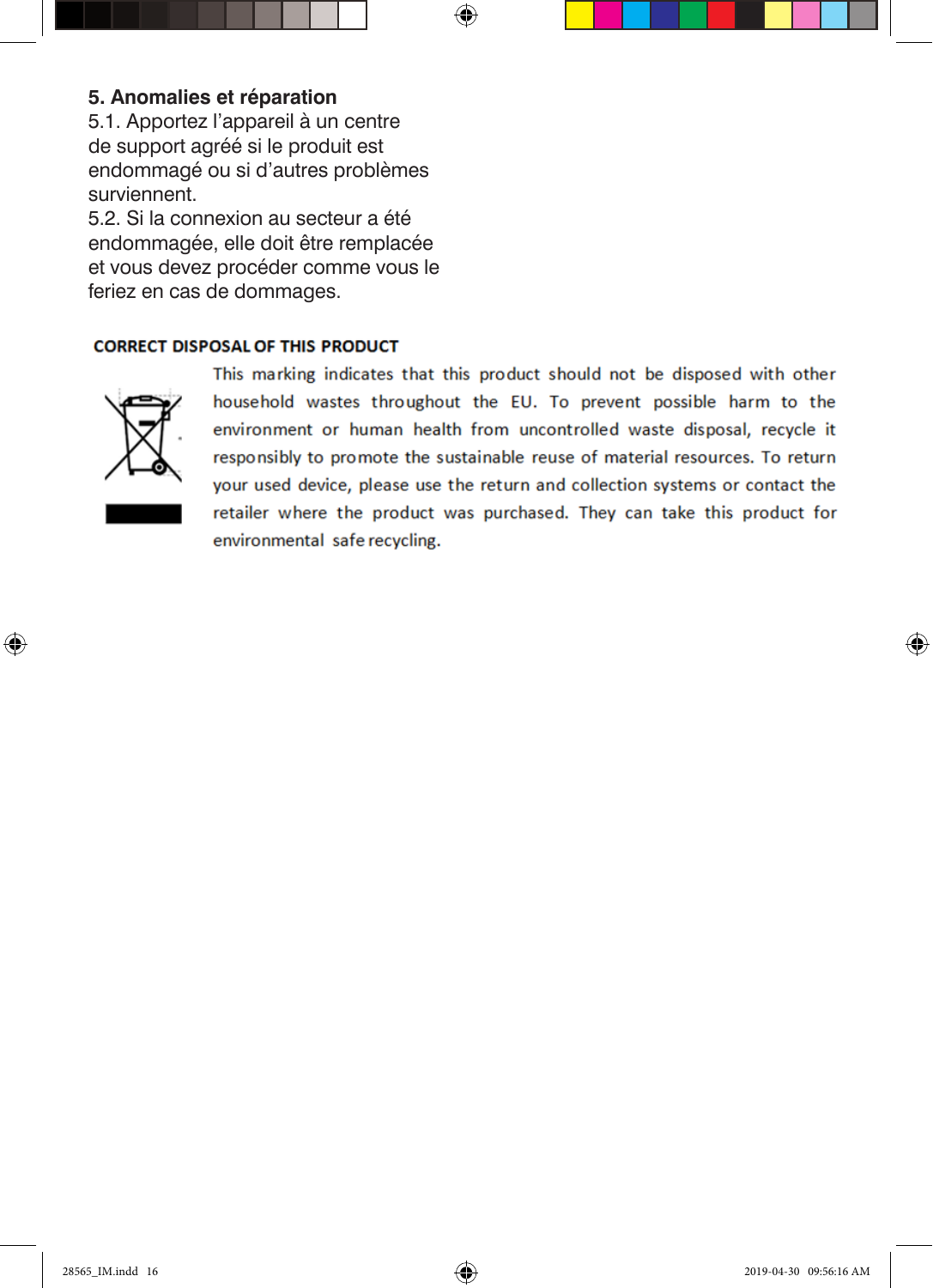#### **Estimado cliente,**

Obrigado por escolher comprar um produto da marca Mellerware. Graças à sua tecnologia, design e operação e ao fato de exceder os mais rigorosos padrões de qualidade, um uso totalmente satisfatório e uma longa vida útil do produto podem ser assegurados.



#### **1. Descrição das peças:**

1. Alça

⊕

- 2. Prato decorativo
- 3. luz de alimentação (vermelho)
- 4. Luz Pronta (Verde)
- 5. Habitação Superior
- 6. Verrou de sécurité
- 7. Grelha Placa Antiaderente
- 8. Bandeja de gotejamento
- 9. Alojamento Inferior

#### **2. Conselhos de segurança e avisos!**

Leia atentamente estas instruções antes de ligar o aparelho e guarde-as para consultas futuras. Não seguir e observar estas instruções pode levar a um acidente. Limpe todas as partes do produto que estarão em contato com os alimentos, conforme indicado na seção de limpeza, antes de usar.

#### **2.1. Uso ou ambiente de trabalho:**

2.1.1. Mantenha a área de trabalho limpa e bem iluminada. Áreas desordenadas e escuras provocam acidentes.

 $\bm \Theta$ 

2.1.2. Use o aparelho em uma área bem ventilada.

2.1.3. Não coloque o aparelho em superfícies quentes, tais como placas de cozedura, queimadores a gás, fornos ou itens semelhantes.

2.1.4. Mantenha as crianças e transeuntes afastados quando utilizar este aparelho.

2.1.5. Coloque o aparelho sobre uma superfície horizontal, plana e estável, adequada para resistir a altas temperaturas e longe de outras fontes de calor e ao contato com a água. 2.1.6. Mantenha o aparelho afastado de materiais inflamáveis, como têxteis,

cortinas, papelão ou papel, etc. 2.1.7. Não coloque material inflamável perto do aparelho.

2.1.8. Não use o aparelho em associação com um programador, timer ou outro dispositivo que o liga automaticamente.

2.1.9. Não utilize o aparelho se o cabo ou a ficha estiverem danificados. 2.1.10. Certifique-se de que a voltagem indicada na etiqueta de classificação coincide com a voltagem da rede elétrica antes de conectar o aparelho. 2.1.11. Ligue o aparelho à fonte de alimentação com uma tomada de terra com um mínimo de 10 amperes.

2.1.12. O plugue do aparelho deve caber no soquete da fonte de alimentação corretamente. Não altere o plugue.

2.1.13. Se estiver usando uma classificação de verificação de vários plugues com cuidado, a corrente usada por vários aparelhos pode facilmente exceder a classificação do plugue múltiplo.

2.1.14. Se algum dos invólucros do aparelho se partir, desligue imediatamente o aparelho da rede de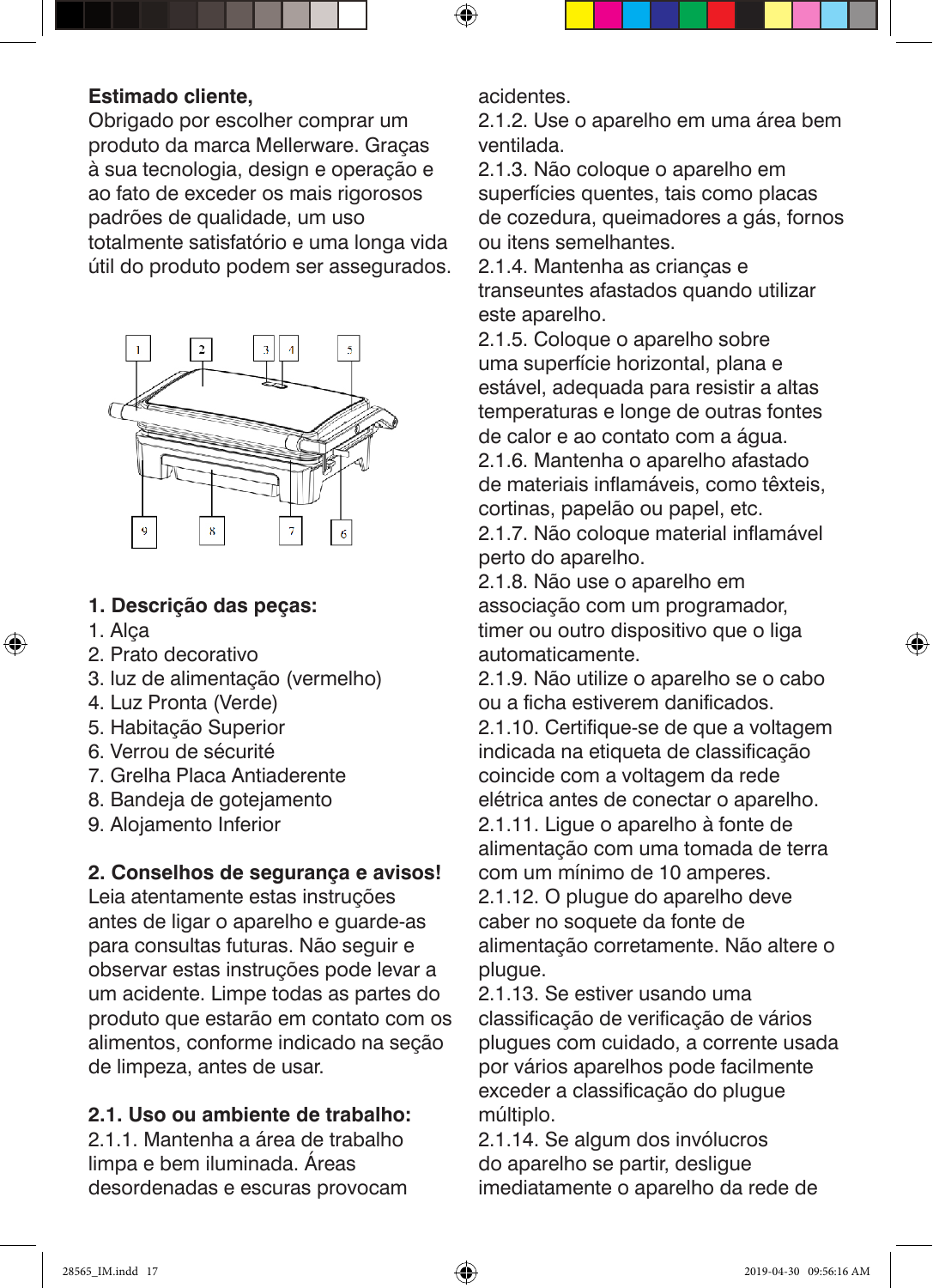alimentação para evitar a possibilidade de choque eléctrico.

2.1.15. Não utilize o aparelho se este cair no chão ou se houver sinais visíveis de danos.

2.1.16. Não force o cabo de alimentação. Nunca use o cabo de alimentação para levantar, transportar ou desconectar o aparelho.

2.1.17. Não enrole o cabo de alimentação ao redor do aparelho. 2.1.18. Não prenda nem torça o cabo de alimentação.

2.1.19. Não permita que o cabo de alimentação fique preso ou entre em contato com as superfícies quentes do aparelho.

2.1.20. Verifique o estado do cabo de alimentação. Cabos danificados ou emaranhados aumentam o risco de choque elétrico.

2.1.21. O aparelho não é adequado para uso externo.

2.1.22. O cabo de alimentação deve ser examinado regularmente quanto a sinais de danos e, se o cabo estiver danificado, o aparelho não deve ser usado.

2.1.23. Não toque no plugue com as mãos molhadas.

#### **2.2. Segurança pessoal**

2.2.1. CUIDADO: Não deixe o aparelho sem vigilância durante o uso, pois há risco de acidente.

2.2.2. Não toque nas partes aquecidas do aparelho, pois isso pode causar queimaduras graves.

2.2.3. Este aparelho destina-se apenas a uso doméstico, não para uso industrial ou profissional. Não se destina a ser utilizado pelos hóspedes em ambientes de hospitalidade, como bed and breakfast, hotéis, motéis e outros tipos de ambientes residenciais, mesmo em casas de fazenda, áreas da equipe de cozinha em lojas, escritórios e outros ambientes de trabalho. 2.2.4. Este aparelho não se destina a ser utilizado por pessoas (incluindo crianças) com capacidades físicas, sensoriais ou mentais reduzidas, ou falta de experiência e conhecimento, a menos que tenham recebido supervisão ou instruções relativas à utilização do aparelho por uma pessoa responsável pela sua segurança.

2.2.5. Este aparelho não é um brinquedo. As crianças devem ser supervisionadas para garantir que não brinquem com o aparelho.

#### **2.3. Use e cuidado:**

 $\bigoplus$ 

2.3.1. Desenrole completamente o cabo de força do appliance antes de cada uso.

2.3.2. Não utilize o aparelho se as peças ou acessórios não estiverem bem colocados.

2.3.3. Não use o aparelho quando estiver vazio.

2.3.4. Não ligue o aparelho enquanto estiver em uso ou conectado à fonte de alimentação principal.

2.3.5. Não cubra a superfície de cozedura ou alimentos com folha de alumínio e outros materiais semelhantes. 2.3.6. Desligue o aparelho da corrente eléctrica quando não estiver em uso e antes de realizar qualquer tarefa de limpeza.

2.3.7. Este aparelho deve ser mantido fora do alcance das crianças.

2.3.8. Não guarde o aparelho se ainda estiver quente.

2.3.9. Nunca deixe o aparelho sem vigilância quando em uso e mantenha fora do alcance de crianças.

2.3.10. Se, por algum motivo, o aparelho pegar fogo, desconecte o aparelho da rede elétrica e NÃO USE ÁGUA PARA DESLIGAR O FOGO.

↔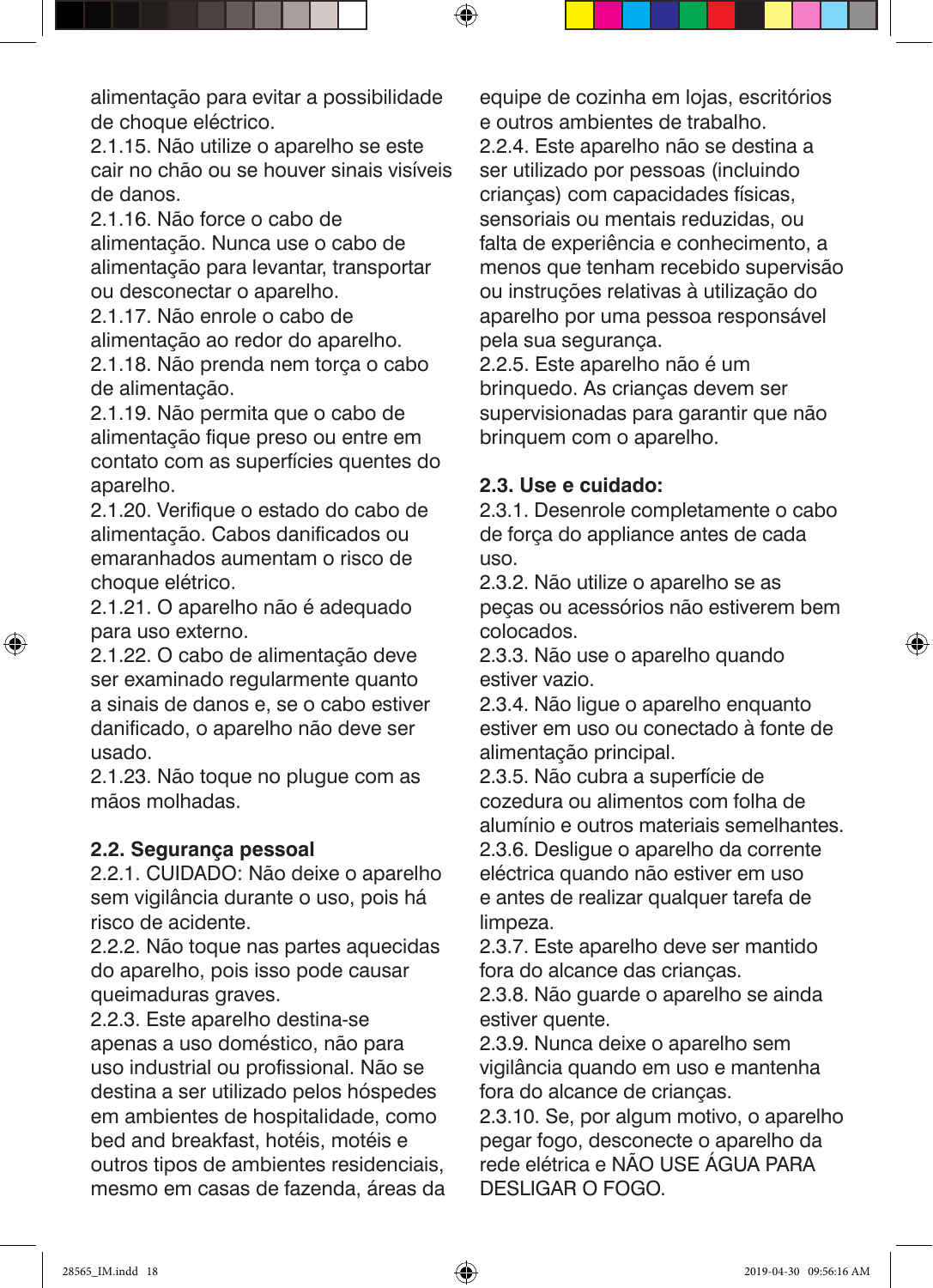#### **2.4. Serviço:**

2.4.1. Certifique-se de que o aparelho seja atendido somente por um técnico qualificado e que apenas peças sobressalentes ou acessórios originais sejam usados para substituir peças / acessórios existentes.

2.4.2. Se o cabo de alimentação estiver danificado, o fabricante ou seu agente de serviço ou uma pessoa com qualificação similar deve substituí-lo para evitar um risco.

2.4.3. Qualquer uso indevido ou falha em seguir as instruções de uso torna a garantia e a responsabilidade do fabricante nulas e sem efeito.

#### **3. Instruções de uso**

#### **3.1. Antes de usar:**

⊕

3.1.1. Remova a película protetora do aparelho (se aplicável).

3.1.2. Antes de usar o produto pela primeira vez, limpe as peças que entrarão em contato com os alimentos da maneira descrita na seção de limpeza.

3.1.3. Para melhores resultados, cubra levemente as placas de cozimento com um pouco de óleo de cozinha ou spray de cozinha.

#### **3.2. Use e cuide**

3.2.1. Ligue o aparelho à tomada de parede.

3.2.2. O indicador de energia acende.

3.2.3. Feche a grelha

3.2.4. À medida que o termostato é acionado durante o uso da luz de prontidão, ele é ligado e desligado.

3.2.5. Abra o grill coloque o sanduíche, carne ou outros alimentos na placa de cozimento inferior.

3.2.6. Quando a comida estiver cozida ao seu gosto, retire-a do aparelho com a ajuda de uma espátula de madeira ou de um instrumento semelhante

resistente ao calor. Nunca use pinças de metal ou facas, pois podem danificar o revestimento antiaderente das placas de cozimento.

3.2.7. Quando terminar de cozinhar, desconecte o plugue da tomada e deixe a unidade aberta para esfriar.

#### **3.5. Quando terminar de usar o aparelho:**

3.5.1. Deixe o aparelho esfriar.

3.5.2. Desligue o aparelho da corrente eléctrica.

3.5.3. Limpe o aparelho conforme descrito na seção de limpeza.

#### **4. Limpeza**

⊕

4.1. Desconecte o aparelho da rede elétrica e deixe-o esfriar completamente antes de realizar qualquer tarefa de limpeza.

4.2. Limpe a bandeja de gotas com um pano úmido e seque.

4.3. Limpe as partes externas do aparelho com um pano húmido com algumas gotas de detergente e depois seque. CUIDADO! Não mergulhe partes elétricas do aparelho em nenhum líquido.

4.4. Não use solventes ou produtos com um pH ácido ou básico, como água sanitária, ou produtos abrasivos, para limpar o aparelho.

4.5. Nunca mergulhe o aparelho em água ou qualquer outro líquido ou coloque-o debaixo de água corrente.

#### **5. Anomalias e reparo**

5.1. Leve o aparelho a um centro de suporte autorizado se o produto estiver danificado ou se surgirem outros problemas.

5.2. Se a conexão com a rede elétrica foi danificada, ela deve ser substituída e você deve proceder como faria em caso de danos.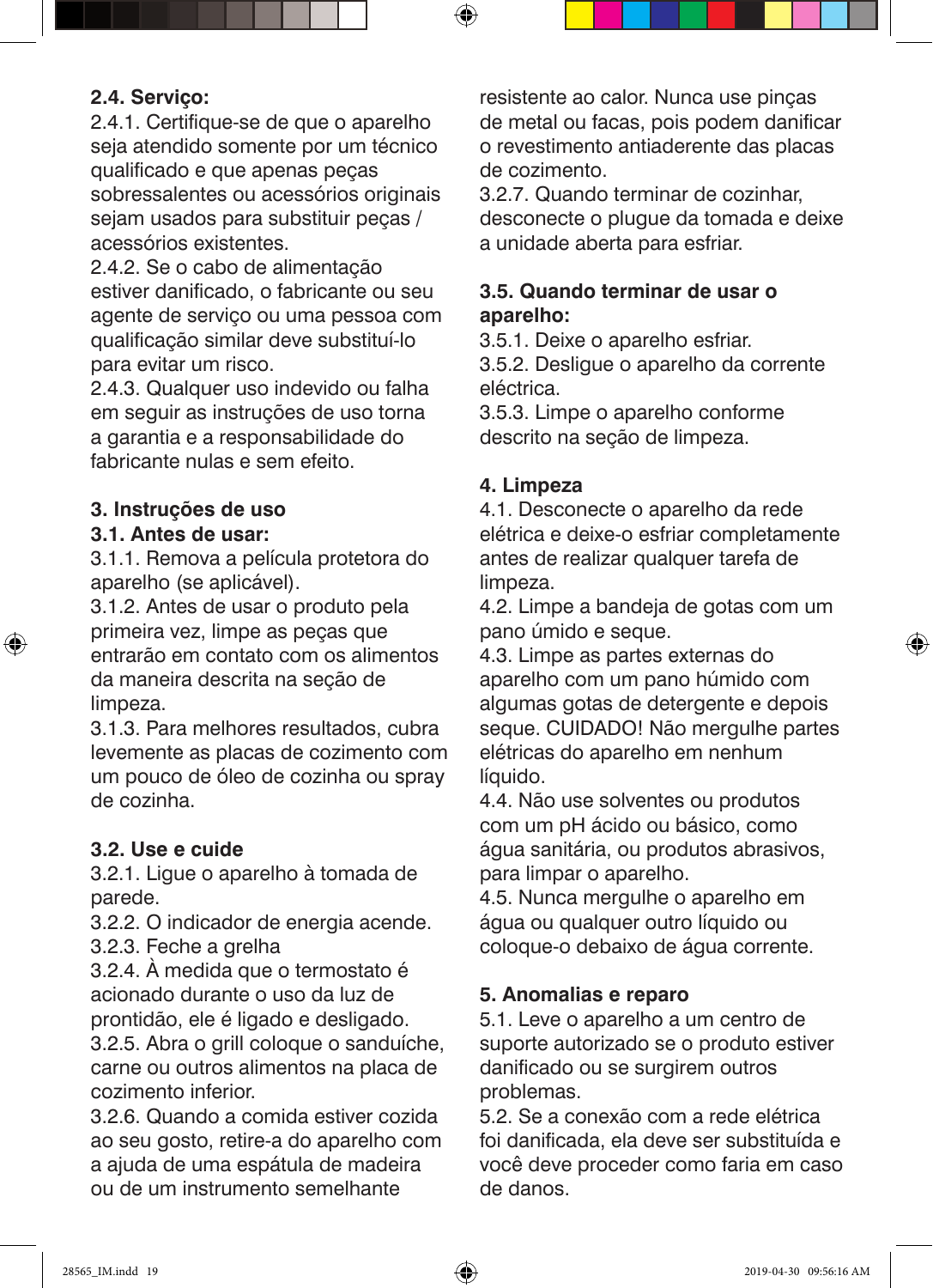#### **CORRECT DISPOSAL OF THIS PRODUCT**



⊕

This marking indicates that this product should not be disposed with other household wastes throughout the EU. To prevent possible harm to the environment or human health from uncontrolled waste disposal, recycle it responsibly to promote the sustainable reuse of material resources. To return your used device, please use the return and collection systems or contact the retailer where the product was purchased. They can take this product for environmental safe recycling.

 $\bigoplus$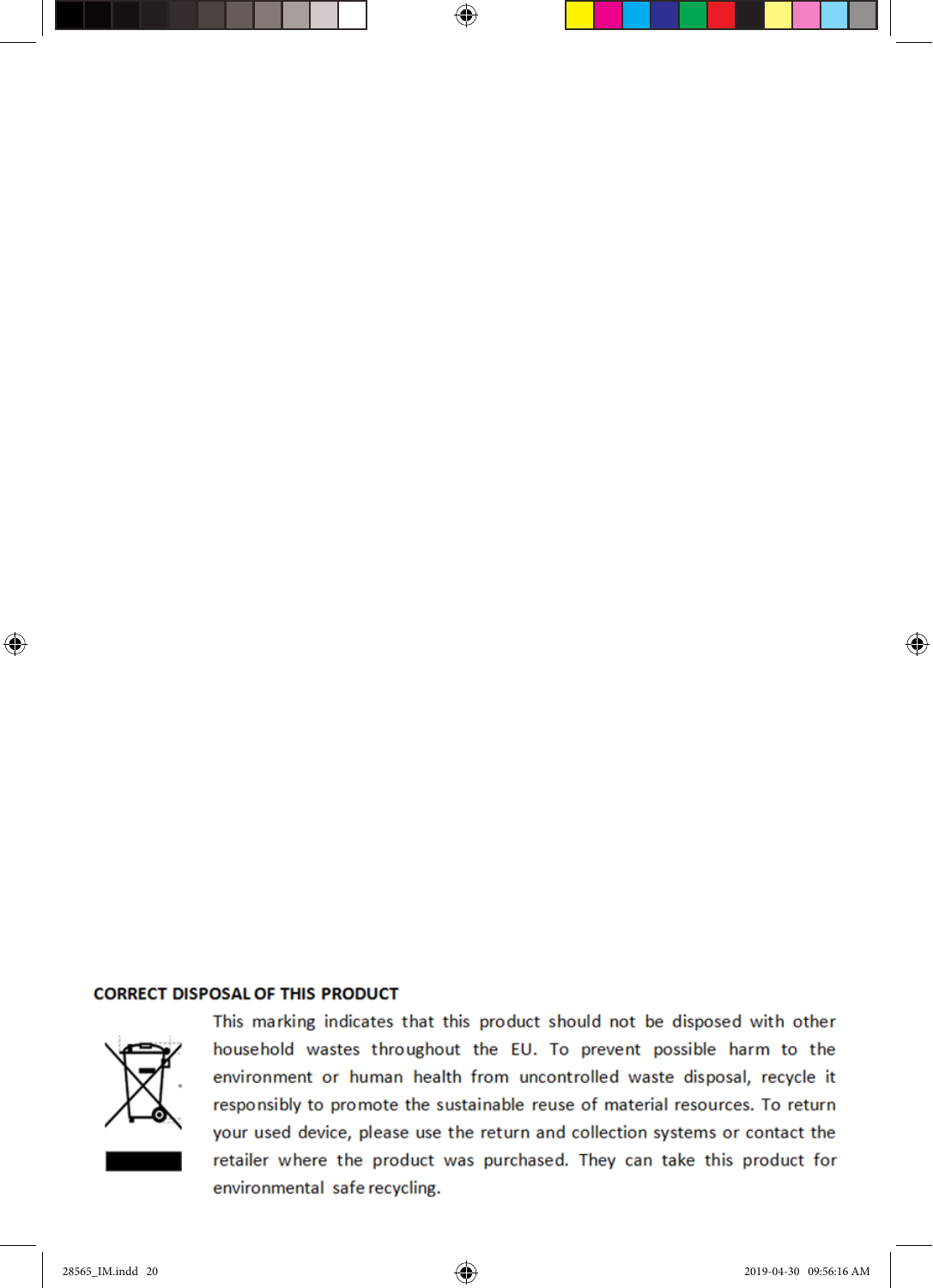## mellerware makes life easier



Thank you for purchasing a Mellerware product. Mellerware guarantees that your product has been thoroughly inspected and tested before being dispatched and is free from mechanical and electrical defects and complies with the applicable safety standards. With every Mellerware product purchased you get a 2 year warranty as detailed in the terms and conditions below.

#### **First Year – 1 Year Retail Warranty:**

Should defects due to faulty parts or workmanship develop, under normal use, within 12 months from the original purchase date, please return the product to the store from where it was purchased for repair free of charge. However, for the custormer's convenience we will replace products where the purchase price is equal to or less than R750 incl. VAT

#### **Second Year – 1 Year Extended Warranty**

Mellerware takes pride in their product quality and therefore offer an extended 12 month warranty over and above the 1 Year Retail Warranty. Should defects due to faulty material or workmanship develop, under normal domestic use, after the 12 month period and within 24 months from the original date of purchase, please return the product postage pre-paid to Mellerware for repair. Mellerware will repair the product free of charge and return it to you directly. Mellerware will replace a product with a similar product in the same or better condition, if the repair cannot be conducted for whatever reason.

NB: The 1 Year Extended Warranty is only valid for customers who have registered their warranty online at www. mellerware.co.za within the first year after making their purchase. See overleaf for details and instructions.

#### **Before returning your product, check the following:**

- • Your household mains supply socket is in good condition, working and switched on.
- The mains supply circuit is not overloaded (White trip switch on your DB board is off).
- • You have read the trouble shooting guide in your Instructions for Use.
- • All accessories and parts are present.

#### **The following conditions apply:**

- Please ensure you retain your original receipt as this must be presented when making a claim under the terms of the warranty. It is impossible to determine the warranty period without your original proof of purchase, so please keep this in a safe place. (NB. Your warranty can be scanned onto the Mellerware web site for safe storage – see reverse side for details.)
- 2. If a refund or exchange is required the product must be complete with all accessories, parts and packaging. Missing parts will render the warranty void.
- 3. Upon receipt of your appliance, check it for any transport damage to ensure it is safe for use. Return it to the store as soon as possible for exchange if damaged. The warranty is void if products are damaged after use, so please do not use the damaged product.
- 4. Your product is designed for normal domestic

household use. Failure to read and comply with the instructions for use, cleaning and maintenance will render your warranty void, so please read these instructions carefully to ensure your safety, and to get the most effective use from the product. (e.g. not removing lime scale; water deposits; insect infestation, and/or burnt products)

- 5. Any abuse, negligent, improper or accidental use or care will render the warranty void and Creative Housewares (Pty) Ltd will not be liable for any loss or damage.
- 6. Any attempted repair, or replacement of unauthorised parts will render the warranty void, so please contact an authorised service centre or service agent for any service or repair requirements.
- 7. NB: The warranty on replaced products will be from the original date of purchase and not from when the date replacement was made.
- 8. All repairs carry a 3 month warranty even if this falls outside of the 2 year warranty period.
- 9. Mellerware will attempt to conduct repairs within reasonable time in line with industry standards but cannot be held responsible or liable for any circumstances not under our control.
- 10. Terms and Conditions are subject to change without prior notice.

#### **Repairs Out of the Warranty Period**

If service or repair becomes necessary outside the warranty period, this service is still available however all transport/postage, spares and labour costs will be for the customers' account. All chargeable repairs will require the customers' written acceptance of the quote. Once the go-ahead has been received Mellerware will undertake to conduct the repair within a reasonable time and maintain the condition of the product as received. All repairs are warranteed for 3 months from the date of the repair.

For any service, enquiries and complaints please contact our Customer Care on 086 111 5006 or e-mail help**@** chwsa.co.za from 08h00 to 15h00 Monday to Friday excluding public holidays. Please also note that the company is normally closed for 2 weeks around Christmas and New Year.

Please send all products for repair postage pre-paid to one of the service centres listed on the back of this page.

↔

♠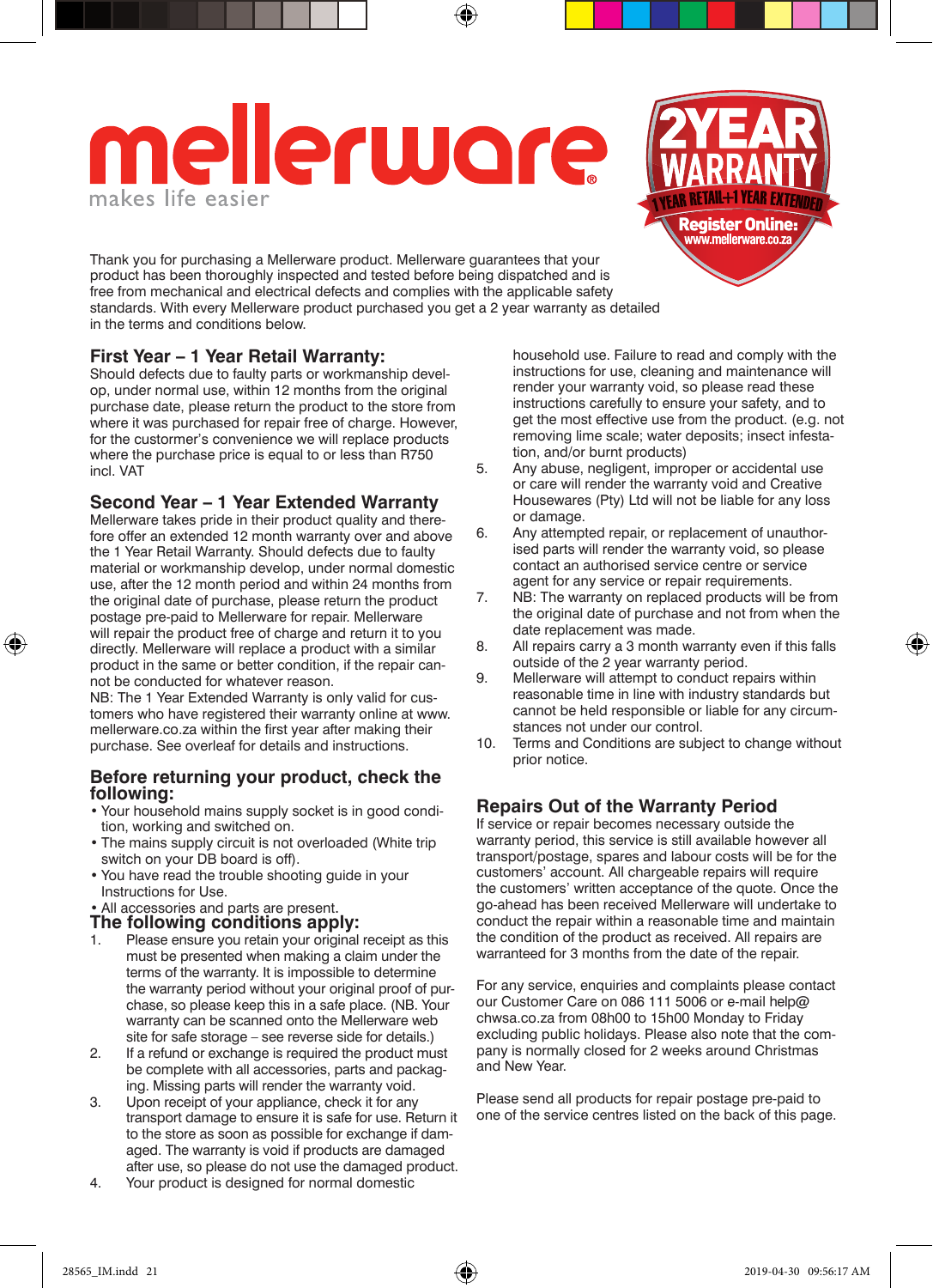## **ONLINE WARRANTY REGISTRATION**

#### **Why register your warranty?**

We at Mellerware pride ourselves on bringing premium quality appliances to market, and as a commitment to this level of quality we offer a 2 year warranty (1 Year Retail + 1 Year Extended) on all of our products. We often hear that our customers lose their receipts and can therefore no longer claim if they have a problem. To take advantage of the 1 Year Extended Warranty you will need to register your warranty online within the first year of purchase in order to make a valid claim. Now you can register your product, upload your warranty online, never have to worry about losing your receipt again and enjoy the benefit of your 2 year warranty.

⊕

#### **Added Benefits**

In addition to providing you with an online profile of your registered products we will also provide a host of value added benefits:

- Incentives and Competitions for registered users
- • New recipes or ideas for your products
- New product developments be the first to get the latest appliances
- • Special offers on promotional items

### **How to Register your Online Warranty?**

#### **STEP1 Create your user profile:**

If you haven't done so already, simply visit www.mellerware.co.za, click on the "Product Registration" link and follow the easy instructions. You will receive a username and password once registered. This will give you access to your user profile.

#### **STEP2 Pick a registration method:**



- Open your internet browser and visit www.mellerware.co.za
- • Click on the "Registration" link and login using your user name and password.
- Click on "Register your products and upload receipts" and follow the easy instructions.
- • Scan and upload your receipt



- • Scan the QR code above or visit www.mellerware.co.za
- Click on the "Registration" link and login using your user name and password.
- • Click on "Register your products and upload receipts" and follow the easy instructions.
- • Scan or take a photo and upload your receipt.



♠



- Fax the following to 021 931 4058
- • First Name and Surname
- • Contact telephone and fax number.
- Product Model number and Type.
- Traceability Code (found on a label on the product)
- • A clear and legible copy of your receipt.

#### **Notes:**

⊕

1. The online warranty system is a safe storage facility for your receipt.

2. You will be required to register on the Mellerware website. You will receive a username and password once registered.

This will give you access to your profile. 3. From your profile you will be able to load products that you have purchased. In order to successfully register your warranty you will need to either scan and upload, or fax through your receipt to us.

4. All instructions on how to load your products are available

#### inside your profile.

5. Please note that you must check that your receipt has been uploaded correctly. Creative Housewares cannot be held responsible for faxes or files not received.

6. For assistance with registration please email: marketing**@** chwsa.co.za

**NB:** Your 1 year extended warranty is only valid if your product is registered online within the first year after purchasing your Mellerware product. Failure to register your product on-line within the first year will render the extended warranty as void.

#### creative housewares **National Service Centre: 086 111 5006 e-mail: help@chwsa.co.za www.creativehousewares.co.za**

#### **Cape Town**

20 Tekstiel Street, Parow, Cape Town, 7493, South Africa • P.O. Box 6156 Parow East, 7501, South Africa Tel: +27 21 931 8117 Fax: +27 21 931 4058

**Durban**  35 Adrain Road, Windermere, Durban, South Africa, 4001 Tel: +27 31 303 3465 Fax: +27 31 303 8259

#### **Johannesburg**

Unit 25 & 26 San Croy Office Park Die Agora Road, Croydon, 1619 Tel:+27 11 392 5652 Fax:+27 11 392 1694

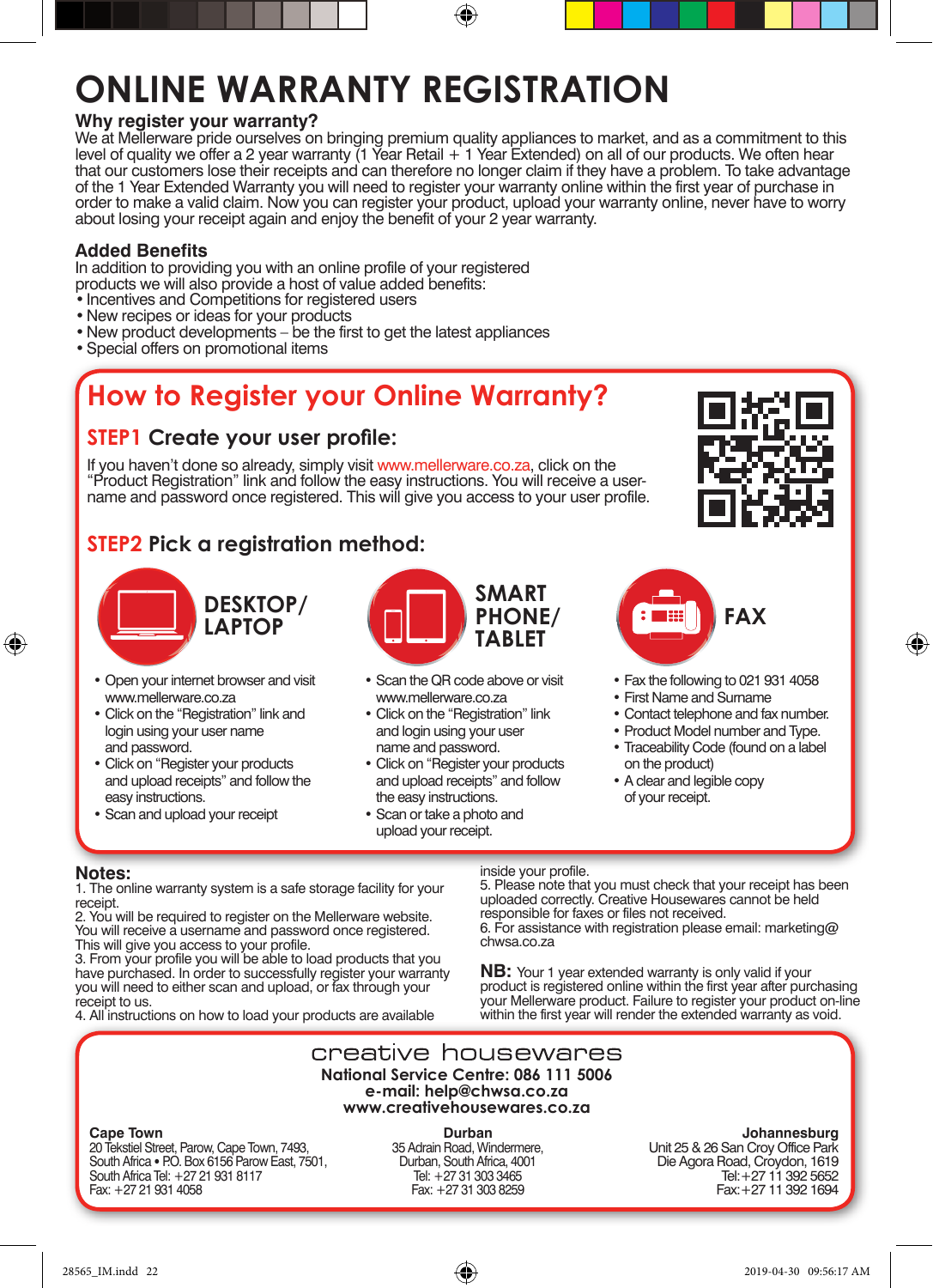## mellerware makes life easier

Dankie vir die aankoop van 'n Mellerware produk. Mellerware waarborg dat u produk deeglik geïnspekteer en getoets word voordat dit versend word en is vry van meganiese en elektriese gebreke en voldoen aan die toepaslike

veiligheidstandaarde. Met elke Mellerware produk wat gekoop word kry u 'n 2 jaar waarborg soos uiteengesit in die terme en voorwaardes hieronder.

#### **Eerste Jaar - 1 Jaar Kleinhandelswaarborg:**

Indien defekte as gevolg van foutiewe onderdele of vakmanskap binne 12 maande onder normale huishoudelike gebruik ontwikkel, binne die 12 maande vanaf die oorspronklike datum van aankoop, neem asseblief die produk na die winkel van waar dit gekoop is vir 'n terugbetaling of vervanging.

#### **Tweede Jaar - 1 Jaar Uitgebreide Waarborg**

Mellerware is trots op die kwaliteit van die produk en bied dus 'n uitgebreide 12 maande waarborg bo en behalwe die 1 Jaar kleinhandelswaarborg. Indien defekte as gevolg van foutiewe materiaal of vakmanskap ontwikkel, onder normale huishoudelike gebruik, na die 12 maande tydperk en binne 24 maande vanaf die oorspronklike datum van aankoop, stuur die produk terug met posgeld betaal na Mellerware vir herstel. Mellerware sal die produk gratis herstel en dit direk aan u terugstuur. Mellerware sal die produk vervang met 'n soortgelyke produk in dieselfde of beter toestand, as die herstel nie uitgevoer kan word vir watter rede ookal nie.

NB: Die 1 Jaar Uitgebreide waarborg is slegs geldig vir kliënte wat hul waarborg geregistreer het op ons webtuiste by www.mellerware.co.za binne die eerste jaar nadat hulle dit aangekoop het

Sien keersy vir besonderhede en instruksies.

#### **Voordat u die produk terug stuur, maak seker van die volgende:**

- • U huishoudelike geleidingsok is in 'n goeie toestand, werk en aangeskakel is,
- • Die geleidingsok is nie oorlaai nie (Wit uitskop skakelaar op u DB bord af is),
- • U het die moeilikheid steuringsgids gelees in u instruksies vir gebruik,
- Alle bykomstighede en dele teenwoordig is.

#### **Die volgende voorwaardes geld:**

- 1. Maak seker dat jou oorspronklike kwitansie behoue is, dit moet aangebied word wanneer 'n eis gemaak word onder die voorwaardes van die waarborg. Dit is onmoontlik om die waarborg tydperk te bepaal sonder die bewys van aankoop, so hou dit asseblief in 'n veilige plek. (NB. Jou oorspronklike waarborg kan opgeskandeer word na die Mellerware webtuiste vir veilige bewaring - sien keersy vir meer inligting.)
- 2. Indien 'n terugbetaling of omruiling van die produk nodig is moet die produk volledig wees met al die bykomstighede, onderdele en verpakking. Toebehore wat weg is sal die waarborg nietig maak.
- 3. Met ontvangs van u toestel, gaan dit na vir enige vervoer skade om te verseker dat dit veilig is vir gebruik. Stuur dit

so gou as moontlik terug na die winkel om die beskadigde toestel te vervang. Die waarborg is nietig indien die beskadigde produk gebruik word na die tyd, so moet asseblief nie die beskadigde produk gebruik nie.

- 4. U produk is ontwerp vir normale huishoudelike gebruik. Deur te versuim om die instruksies te lees en te voldoen aan die terme van gebruik, die skoonmaak en instandhouding van die produk maak u waarborg ongeldig, so lees asseblief hierdie instruksies versigtig om u veiligheid te verseker, en om die beste uit die gebruik van die produk te kry. (bv nie die verwydering van kalk skaal; water neerslag; insek besmetting, en / of verbrande produkte)
- 5. Enige misbruik, nalatige, onbehoorlike of toevallige beskadiging of sorg van die produk word die waarborg nietig en Creative Housewears (Pty) Ltd, sal nie aanspreeklik wees vir enige verlies of skade nie.
- 6. Enige poging tot herstel, of vervanging met ongemagtigde onderdele sal die waarborg nietig maak, so kontak 'n gemagtigde dienssentrum of diensagent vir enige diens of herstelwerk.
- 7. NB: Die waarborg op die vervangingsproduk sal by die oorspronklike datum van aankoop bly en nie van die datum wanneer dit vervang is nie.
- 8. Alle herstelwerk dra 'n 3 maande waarborg selfs al val dit buite die 2-jaar waarborg tydperk.
- 9. Mellerware sal probeer om die herstelwerk te doen binne 'n redelike tyd in lyn met die industrie standaarde, maar kan nie verantwoordelik gehou word of aanspreeklik wees vir enige omstandighede nie onder ons beheer nie.

#### **Herstelwerk buite die waarborg tydperk**

As diens of herstelwerk benodig word buite die waarborg tydperk, is hierdie diens steeds beskikbaar, maar is alle vervoer / posgeld, onderdele en arbeidskoste op die kliënte se onkoste. Alle betaalbare herstelwerk sal skriftelike aanvaarding van die kwotasie vereis van die kliënt. Sodra Mellerware die groen lig ontvang sal ons onderneem om die herstel binne 'n redelike tyd en in dieselfde toestand te hou as wat die produk ontvang is. Alle herstelwerk is gewaarborg vir 3 maande vanaf die datum van die herstel.

Vir enige diens, navrae en klagtes kontak ons kliënte diens op 086 111 5006 of e-pos help**@**chwsa.co.za vanaf 08h00 tot 15h00, Maandag tot Vrydag, openbare vakansiedae uitgesluit. Let asseblief ook daarop dat die maatskappy gewoonlik gesluit is vir 2 weke gedurende Kersfees en Nuwejaar.

Stuur asseblief alle produkte vir herstel met posgeld vooruit betaal aan een van die dienssentrums wat op die agterkant van hierdie bladsy verskyn.



↔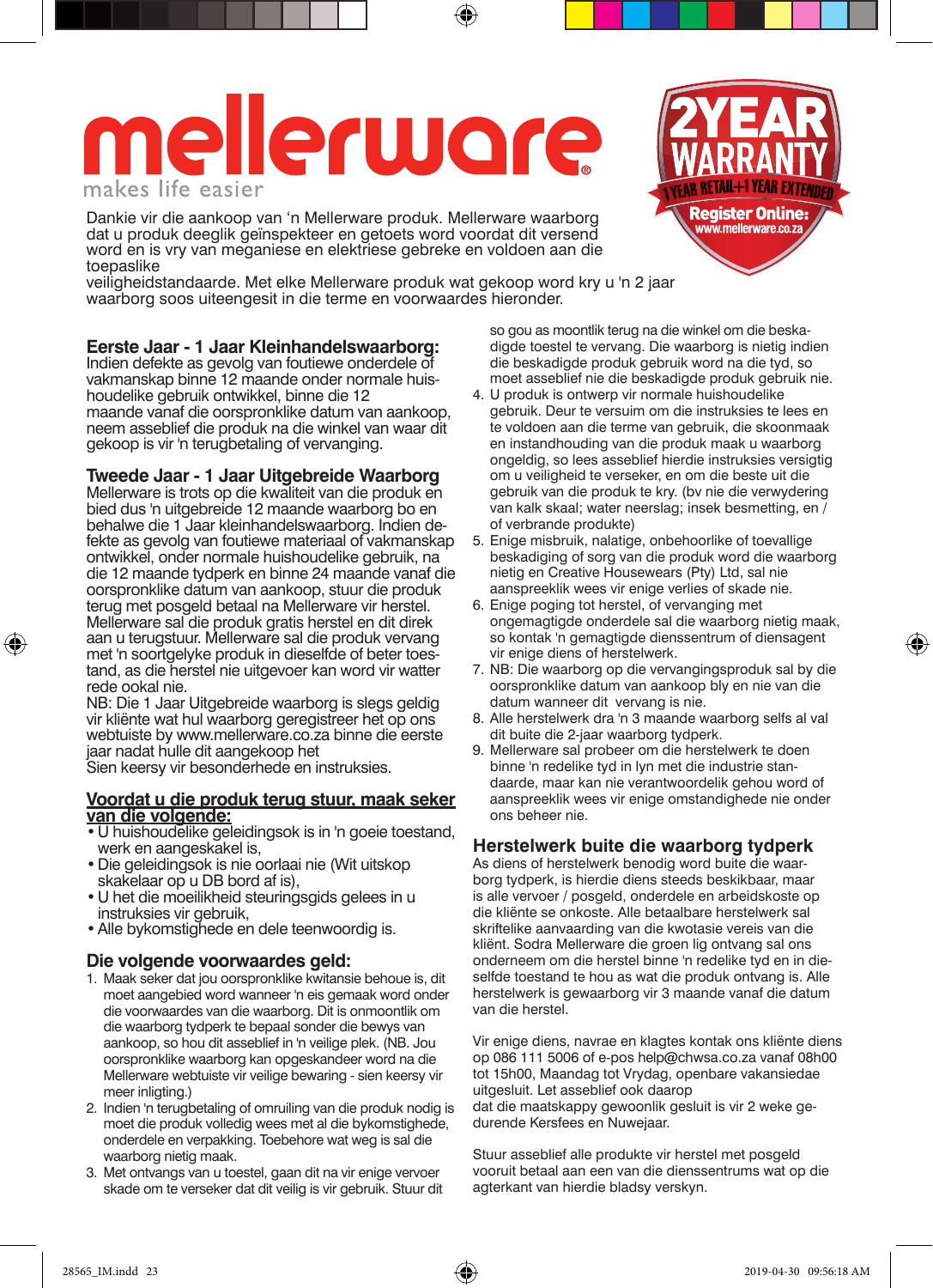## **AANLYN WAARBORG REGISTRASIE**

#### **Hoekom moet u die waarborg moet registreer?**

Ons by Mellerware is trots om premium gehalte toestelle op die mark te bring, en as 'n verbintenis tot die vlak van gehalte bied ons 'n 2 jaar waarborg (1 Jaar Kleinhandel + 1 Jaar Uitgebreide) op al ons produkte. Ons hoor dikwels dat ons kliënte hul kwitansies verloor en kan dus nie meer eis as hulle 'n probleem het nie. Om voordeel te trek van die 1 Jaar Uitgebreide waarborg sal u nodig hê om u waarborg aanlyn te registreer binne die eerste jaar van aankoop om 'n geldige eis te maak. Nou kan u die produk aanlyn registreer, laai u waarborg en hoef u nooit te bekommer dat u die kwitansie sal verloor nie en die voordeel van u 2-jaar waarborg geniet.

⊕

#### **Bygevoegde Voordele**

Bykomend tot die verskaffing van 'n aanlyn profiel van u geregistreerde produkte bied ons ook vele ander toegevoegde waarde voordele:

- • aansporings en kompetisies vir geregistreerde gebruikers
- nuwe resepte of idees vir u produkte
- • nuwe produk ontwikkelings die eerste wees om die nuutste toestelle te kry
- spesiale aanbiedings op promosie-items

### **Hoe om u Aanlyn Waarborg te Registreer?**

#### **STAP 1 Skep u gebruikersprofiel:**

As u dit nie reeds gedoen het nie, besoek www.mellerware.co.za, kliek op die "Product Registration" skakel en volg die maklike instruksies. U sal 'n gebruikersnaam en wagwoord ontvang sodra u geregistreer het. Dit sal u toegang tot u profiel gee.

#### **STAP 2 Kies 'n registrasie metode:**



⊕

**REKENAAR/ SKOOTREK-ENAAR**

- Maak u internet snuffelgids oop en besoek
	- www.mellerware.co.za
- • Klik op die "Registrasie" skakel en teken in met u gebruikersnaam en wagwoord.
- Klik op "Register your products" en laai kwitansies en volg die maklike instruksies.
- • Skandeer en laai u strokie



- • Skandeer die QR-kode bo of besoek www.mellerware.co.za
- • Klik op die "Registration" skakel en teken aan met u verbruikersnaam en wagwoord
- • Klik op "Register your products" en laai u kwitansie en volg die maklike instruksies.
- • Skandeer of neem 'n foto en laai u strokie.



♠



- • Faks die volgende na 021 931 4058
- • Naam en Van
- • Kontak telefoon en faksnommer.
- Produk model nommer en tipe.
- • Traceability Code (wat op die
- • Waarborgkaart of op 'n etiket op die produk gevind kan word)
- • 'n Duidelike en leesbare afskrif van u ontvangs.

#### **Notas:**

1. Die aanlyn waarborg stelsel is 'n veilige stoor fasiliteit vir u strokies.<br>2. U sal gevra word om op die Mellerware webtuiste te regis-

treer. U sal 'n gebruikersnaam en wagwoord ontvang. Dit sal u toegang gee tot u profiel.

3. Van u profiel u sal in staat wees om produkte te laai wat u gekoop het. Om u waarborg suksesvol te registreer sal u nodig hê om of te skandeer en oplaai, of faks u strokie deur na ons. 4. Alle instruksies oor hoe om u produkte te laai is beskikbaar binne in u profiel.

5. Let daarop dat u moet seker maak dat u kwitansie korrek op-

gelaai is. Creative Housewares kan nie verantwoordelik gehou word vir fakse of lêers nie ontvang nie.

6. Vir hulp met registrasie e-pos asseblief: marketing**@**chwsa. co.za

**NB:** U 1 jaar verlengde waarborg is slegs geldig indien u produk aanlyn geregistreer is binne die eerste jaar na die aankoop van u Mellerware produk. Indien u produk nie aanlyn geregistreer word binne die eerste jaar nie sal dit die verlengde waarborg nietig maak.



28565\_IM.indd 24 2019-04-30 09:56:18 AM